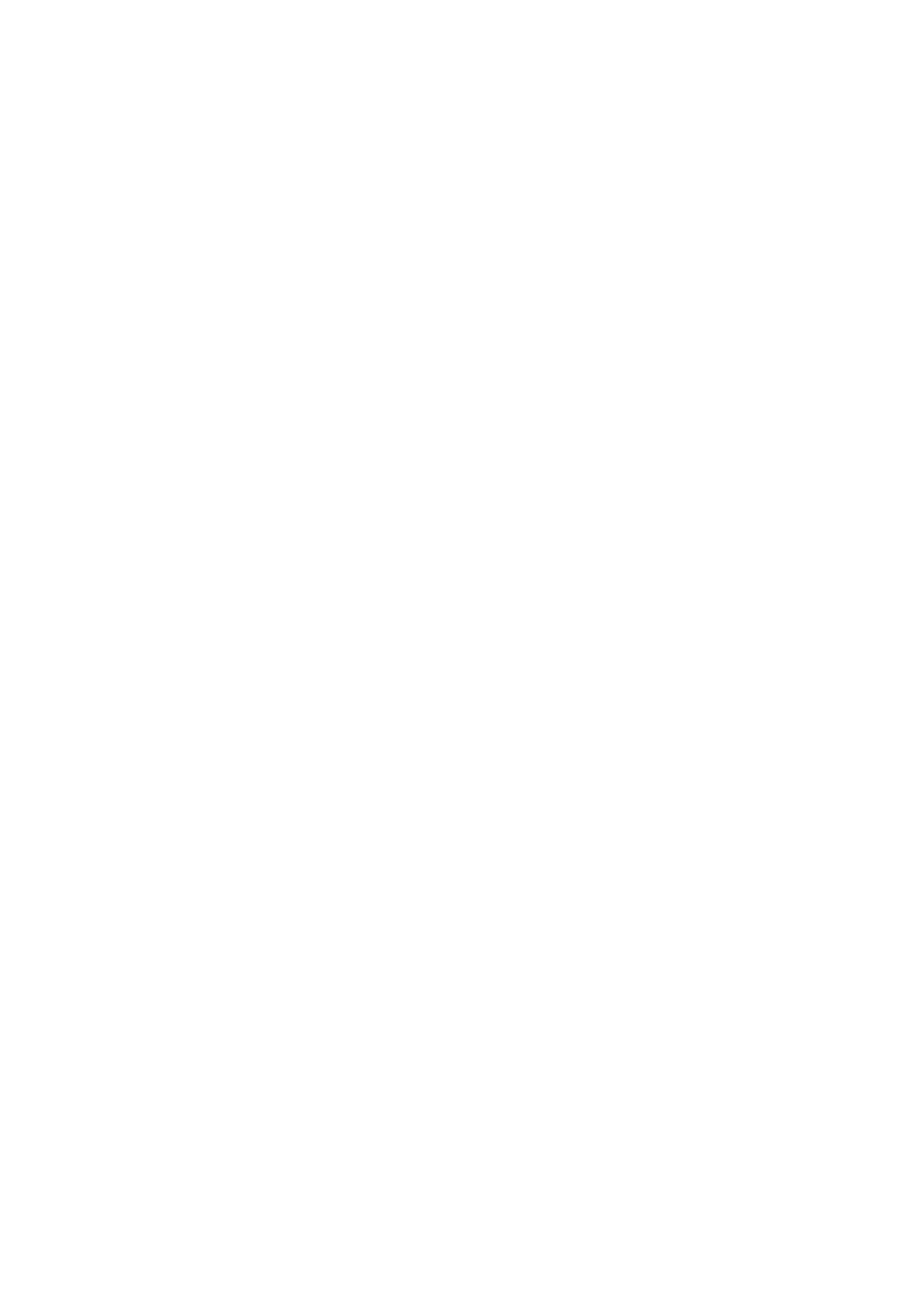## **Contents**

| Element 1:        |            |                                                                   |  |
|-------------------|------------|-------------------------------------------------------------------|--|
|                   | 1.1        |                                                                   |  |
|                   | 1.2        |                                                                   |  |
| Element 2:        |            |                                                                   |  |
|                   | 2.1<br>2.2 |                                                                   |  |
|                   | 2.3        |                                                                   |  |
|                   | 2.4        |                                                                   |  |
| <b>Element 3:</b> |            |                                                                   |  |
|                   | 3.1        |                                                                   |  |
|                   | 3.2        |                                                                   |  |
|                   | 3.3        |                                                                   |  |
|                   | 3.4        |                                                                   |  |
|                   | 3.5        | Location Requirements for Community and Recreation Facilities  12 |  |
| Element 4:        |            |                                                                   |  |
|                   | 4.1<br>4.2 |                                                                   |  |
|                   | 4.3        |                                                                   |  |
|                   | 4.4        |                                                                   |  |
|                   | 4.5        |                                                                   |  |
| Element 5:        |            |                                                                   |  |
|                   | 5.1        |                                                                   |  |
|                   | 5.2        |                                                                   |  |
|                   | 5.3        |                                                                   |  |
|                   | 5.4        |                                                                   |  |
| Element 6:        |            |                                                                   |  |
|                   | 6.1        |                                                                   |  |
|                   | 6.2<br>6.3 |                                                                   |  |
|                   | 6.4        |                                                                   |  |
|                   | 6.5        |                                                                   |  |
|                   | 6.6        |                                                                   |  |
|                   | 6.7        |                                                                   |  |
|                   | 6.8        |                                                                   |  |
|                   | 6.9        |                                                                   |  |
|                   | 6.10       |                                                                   |  |
| Element 7:        | 7.1        |                                                                   |  |
|                   | 7.2        |                                                                   |  |
|                   | 7.3        |                                                                   |  |
|                   | 7.4        |                                                                   |  |
|                   | 7.5        |                                                                   |  |
|                   | 7.6        |                                                                   |  |
|                   |            |                                                                   |  |
| Element 1:        |            |                                                                   |  |
|                   | 1.1        |                                                                   |  |
|                   | 1.2        |                                                                   |  |
|                   | 1.3        |                                                                   |  |
| <b>Element 2:</b> |            |                                                                   |  |
|                   | 2.1<br>2.2 |                                                                   |  |
|                   | 2.3        |                                                                   |  |
|                   |            |                                                                   |  |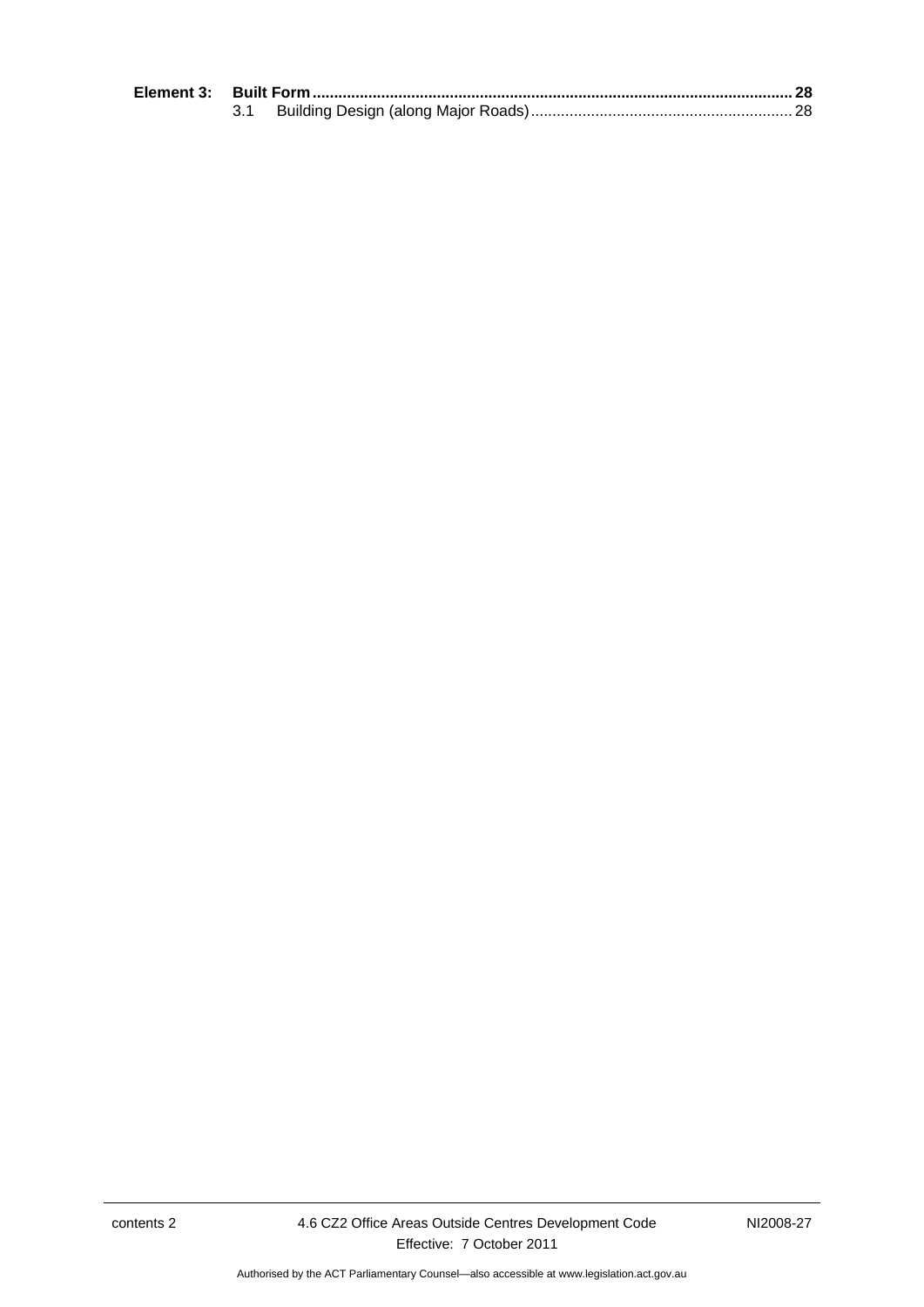# <span id="page-4-0"></span>**Introduction**

### **Application of this code**

This Development Code applies to development within the CZ2 Business Zones that is located outside the City, Town, Group and Local Centres. These areas are located in Deakin, Woden (bounded by Yamba Drive, Melrose Avenue and Launceston Street), Kambah and Kingston (along Canberra Avenue and Wentworth Avenue).

This code is intended to ensure that the type and form of development within these areas is responsive and sympathetic to the character, or proposed character, of the locality.

Additional requirements for Residential Use in commercial areas are included in the Residential Zones Development Code. For multi unit housing refer to part C (5) of the Multi Unit Housing Development Code. For single dwelling housing refer to the relevant provisions in the Single Dwelling Housing Development Code.

### **Purpose of codes**

Codes provide additional planning, design and environmental controls to support the zone objectives and assessable uses in the Development Tables.

The Codes are used by the Authority to assess development applications. The Codes therefore also provide guidance to intending applicants in designing their developments and preparing their development applications.

Each Code's controls are expressed as either **rules**, which are generally quantitative, or as qualitative **criteria**.

- Proposals in the **code track** must comply with all rules relevant to the development.
- Proposals in the **merit track** and **impact track** have the option to comply with the rules or criteria, unless the rule is mandatory. Where it is proposed to meet the criteria, the onus is on the applicant to demonstrate, by supporting plans and written documentation, that the proposed development satisfies the criteria and therefore the intent of the element.
- Proposals in the **impact track** also have the option to justify any non-compliance with the rules and the criteria, unless the rule is mandatory. Where it is proposed to not meet the rules and the criteria, the onus is on the applicant to justify the non-compliance by demonstrating that the proposed development is consistent with the relevant principles of the Statement of Strategic Directions. Supporting plans and written documentation, providing consideration of the relevant Intents of the Code and the Zone objectives*,* are to accompany the development application.

#### **Structure of codes**

This Development Code is divided into two Parts:

**Part A – General Development Controls** provide general controls that are applicable to all development within the CZ2 Business Zones that are outside Centres.

**Part B – Site Specific Controls** provide any additional specific controls for particular areas or sites. Care is needed to check whether any specific controls apply to individual sites.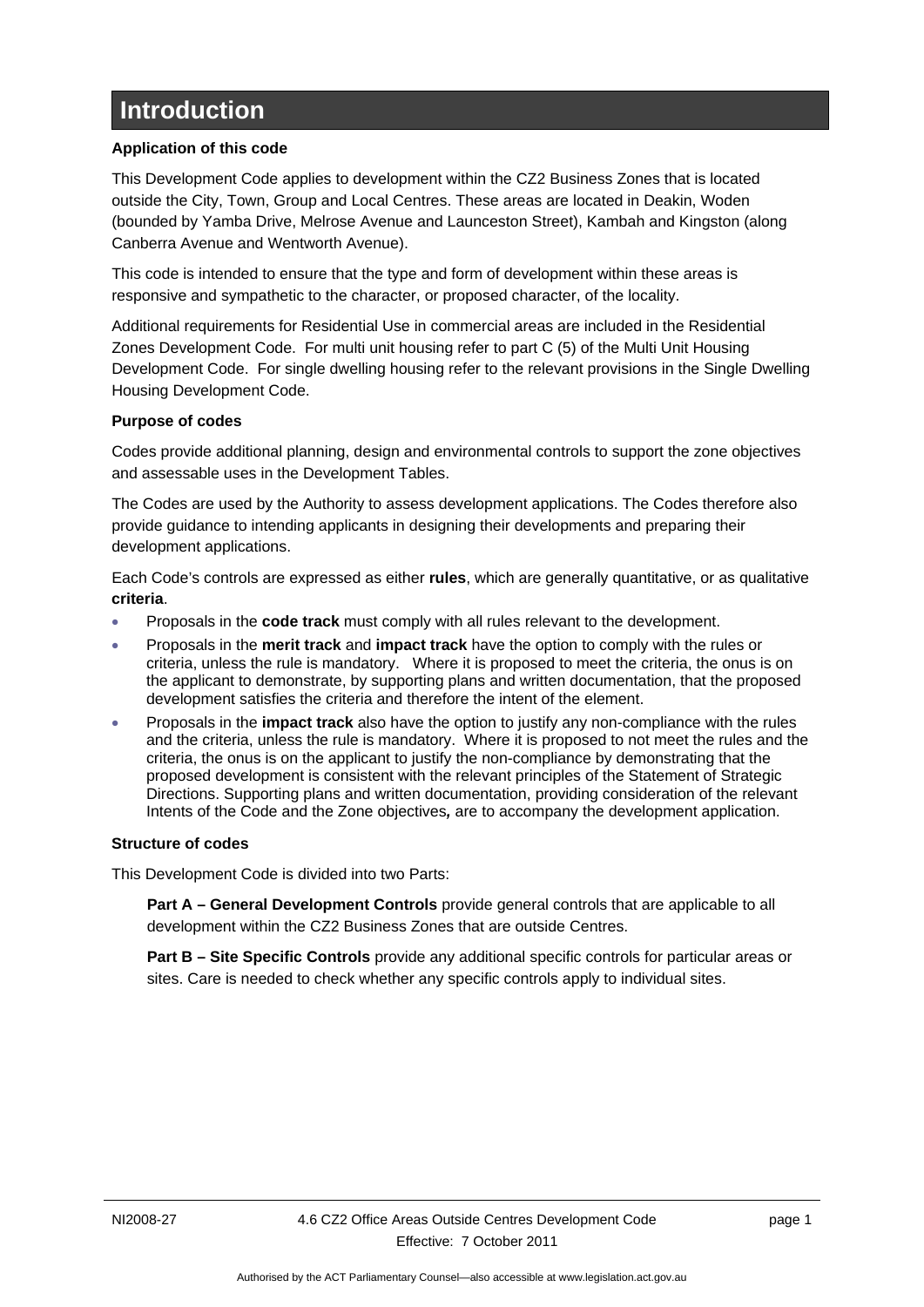Each Part is divided into sections referred to as **Elements,** although each Part may not include provisions for every Element. The Elements describe the various issues for consideration:

- 1. Restrictions on Use
- 2. Building and Site Controls
- 3. Built Form
- 4. Parking and Site Access
- 5. Amenity
- 6. Environment
- 7. Services

Each Element consists of Intents and Items under which are Rules and Criteria.

**Intent** describes the purpose of the development controls

**Rules** provide the quantitative, or definitive, controls for development

**Criteria** provide the qualitative controls for development

In some instances, there are rules that are mandatory. For clarity of use, the mandatory rules are emphasized by the following words: **"This is a mandatory requirement. There is no applicable criterion"**. Non-compliance with these provisions will result in the refusal of a development application. Conversely, the words **"There is no applicable rule"** is used when controls cannot be quantitative or definitive and only criteria exist.

Any application of a **General Code** to a development proposal is identified as part of the relevant rule or criteria.

Where more than one type of Code applies to a development, the order of precedence when there is inconsistency of provisions between Codes, as defined by the Act, is **Precinct Code**, then **Development Code**, and then **General Code**.

#### **Further information**

Please refer to the Planning Explained Guide for more information on preparing applications under the Territory Plan, including the use of assessment codes.

#### **Abbreviations**

GFA = gross floor area  $m =$  metres  $m^2$  = square metres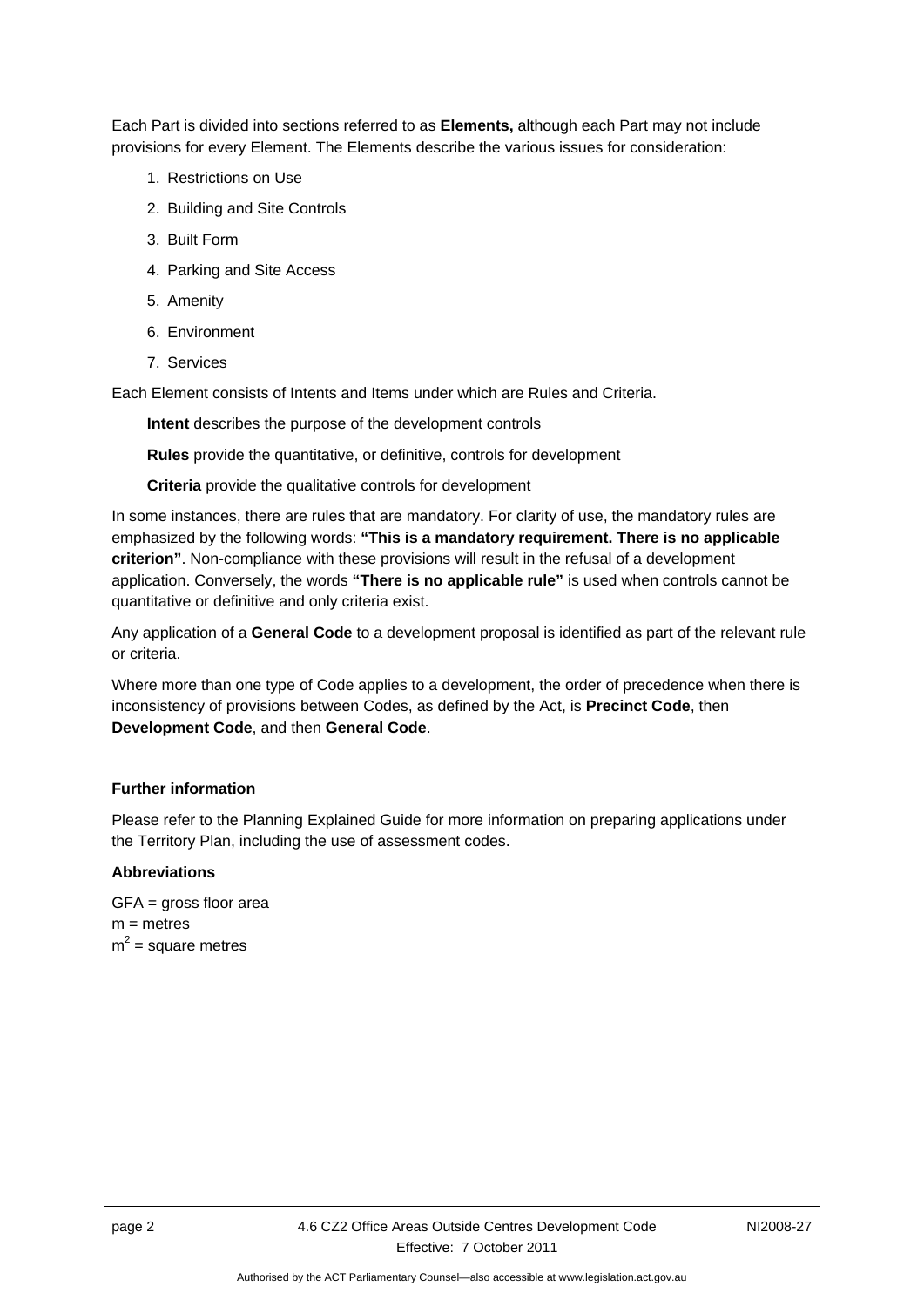# <span id="page-6-0"></span>**Commercial Zones – Overview**

The Commercial Zones are established to recognise the various functions, values and characteristics within commercial areas, and to provide a level of consistency and equity across the geographic range of commercial centres. Commercial areas are structured to reflect the principles of a hierarchical system of centres, which comprise the City Centre, town centres, group centres, and local centres.

The City Centre is also known as Canberra City or Civic.

The Town Centres include Belconnen, Gungahlin, Tuggeranong and Woden.

The Group Centres include, Calwell, Charnwood, Chisholm, Conder, Curtin, Dickson, Erindale, Hawker, Jamison, Kaleen, Kambah, Kingston, Kippax, Manuka, Mawson, Wanniassa, Weston

The hierarchy has been developed to ensure that people have a wide choice of facilities and services wherever they live or work within Canberra. Outside this hierarchy, there are other commercial areas in office parks and in corridors along main avenues. The Commercial Zones also include areas for residential mixed and multi-use development, and leisure and accommodation.

All major centres include a number of commercial zones (Table 1) to reflect the different primary functions of their core, business and services areas. The Commercial Zones are described below.

| <b>City Centre</b>                 | CZ1 CZ2 CZ3 Zones |
|------------------------------------|-------------------|
| <b>Town Centres</b>                | CZ1 CZ2 CZ3 Zones |
| <b>Group Centres</b>               | CZ1 CZ2 CZ3 Zones |
| <b>Local Centres</b>               | CZ4 Zone          |
| Office sites outside centres       | CZ2 Zone          |
| <b>Mixed Use Areas</b>             | CZ5 Zone          |
| Leisure and Accommodation<br>areas | CZ6 Zone          |

**Table 1: Location of Commercial Zones** 

#### **CZ1 Core Zone**

This Zone is the main business core of higher order commercial centres and is the primary location of shops, non-retail commercial uses, restaurants, commercial accommodation, and indoor entertainment facilities. Residential and community uses are also permissible, subject to design and siting to minimise incompatibility with primary uses.

### **CZ2 Business Zone**

This Zone is intended for more fringe commercial activities, primarily non-retail commercial uses, commercial accommodation, and some restaurants and indoor entertainment and recreation facilities. Residential and community uses are also permissible, subject to design and siting, provided they are not incompatible with primary uses.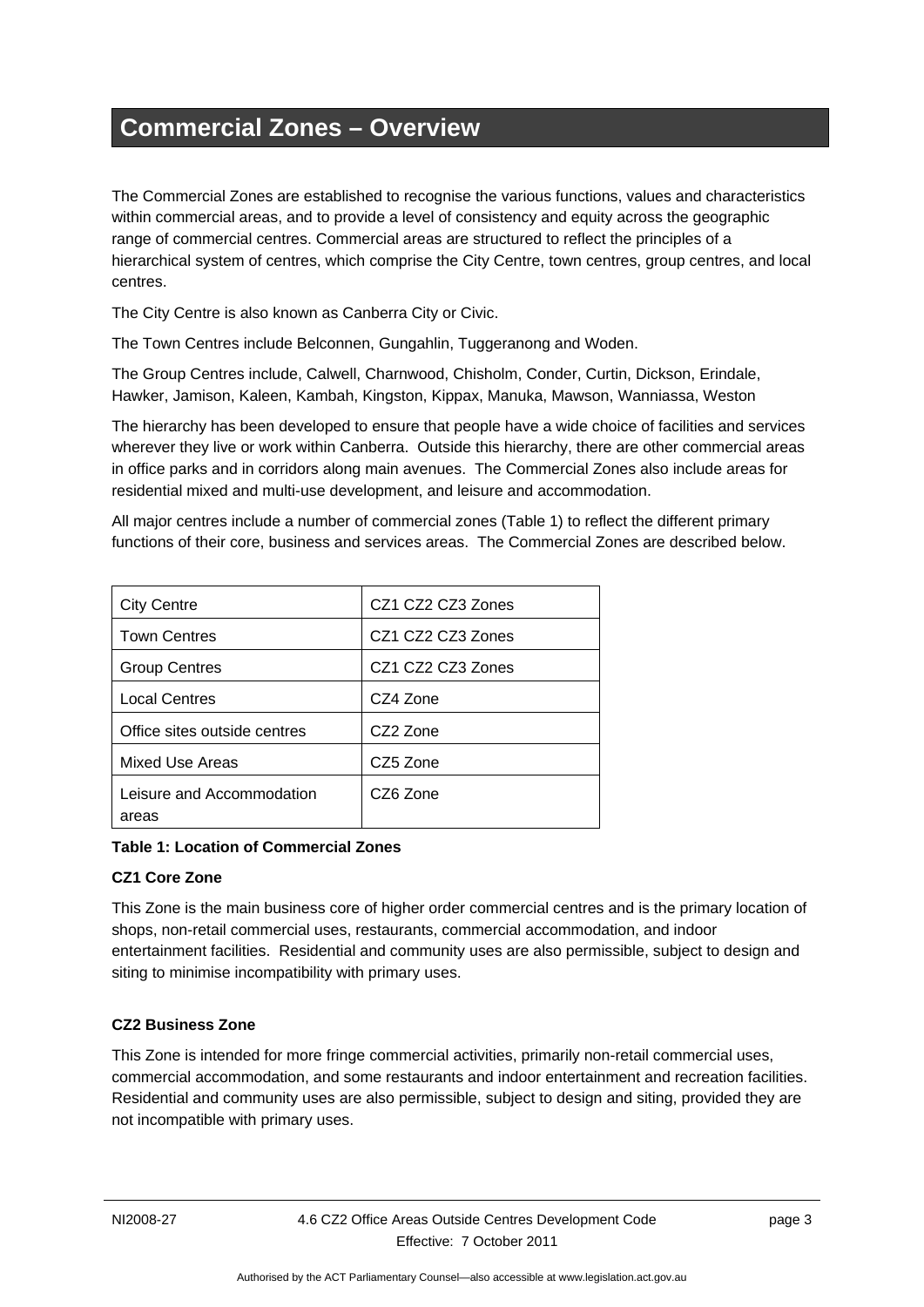### **CZ3 Services Zone**

This Zone is intended for fringe retailing, which includes bulky goods, light industry, service trades, service stations, restaurants and indoor entertainment and recreation facilities. Residential, non-retail commercial and community uses are also permitted subject to compatibility with predominant land uses.

#### **CZ4 Local Centre Zone**

This Zone is intended for local shops, non-retail commercial and community uses, service stations, and restaurants to service a local community. Residential uses may also be permitted.

### **CZ5 Mixed Use Zone**

This Zone provides for high-density residential uses in highly accessible locations (such as major Avenues) in conjunction with non-retail commercial uses, commercial accommodation, and limited shops, restaurants and community uses.

### **CZ6 Leisure and Accommodation Zone**

This Zone provides for indoor entertainment and recreation facilities, clubs, drink establishments, restaurants and commercial accommodation. Limited shops, residential, and non-retail commercial and community uses may also be included.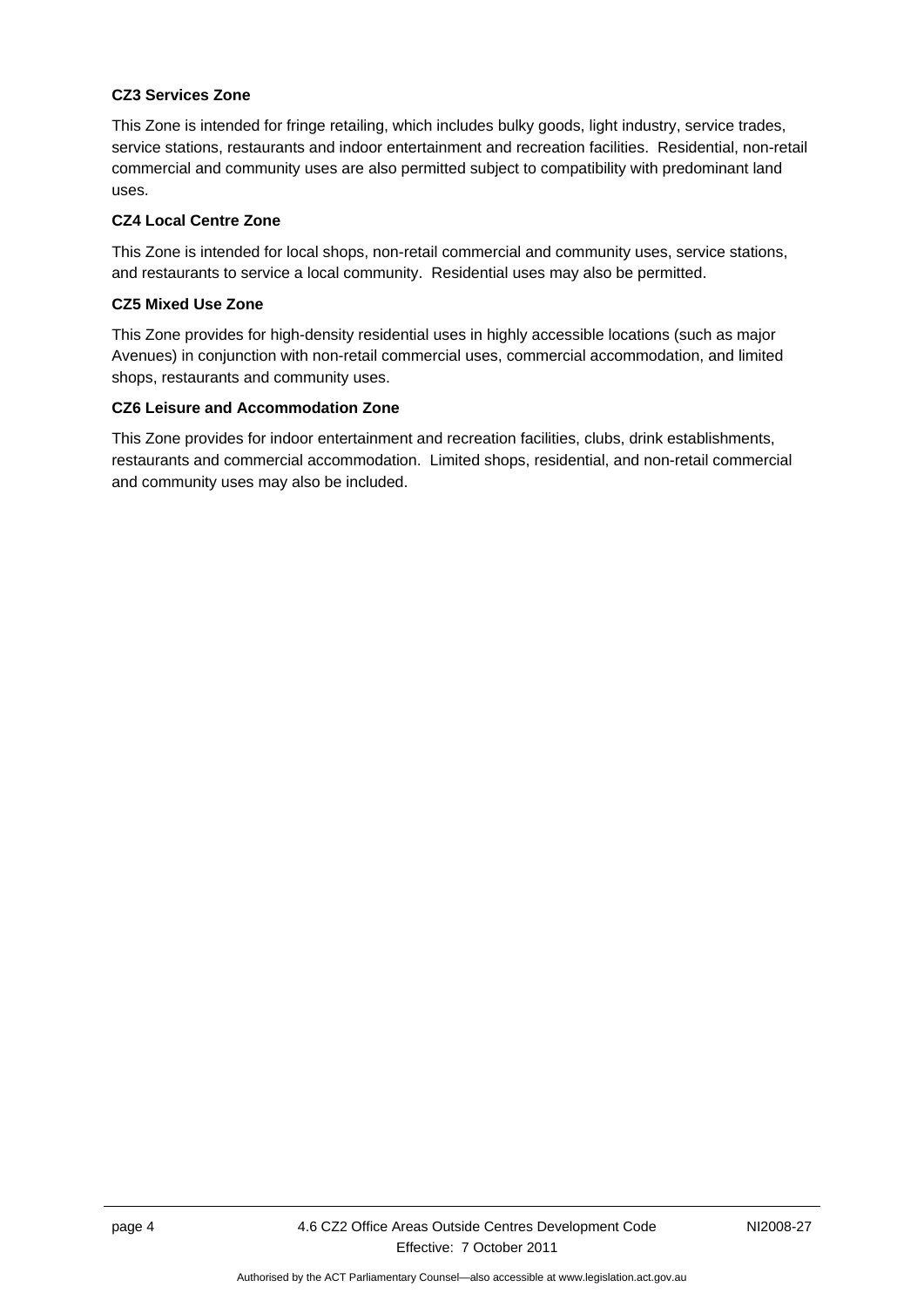# <span id="page-8-0"></span>**Part A – General Development Controls**

Three key employment corridors (Gungahlin to Tuggeranong, Belconnen to Queanbeyan, and along the Majura and Monaro highways) are identified along key inter-town and regional connections for both public and private transport. While the city and the town centres are the primary focus for employment within these corridors, activity nodes are also provided in strategic locations outside commercial centres to accommodate offices and related services.

#### **Objectives:**

The objectives for office sites outside centres are to:

- a) concentrate employment in activity nodes that are well serviced by public transport and supported by a complementary range of services
- b) maximise the use of existing and upgraded infrastructure and minimise the commuting times
- c) provide for out-of-centre office sites which are accessible to public transport, the City and Town Centres and the Parliamentary Area
- d) maintain and enhance the urban design quality of selected major avenues and approach routes.

The controls set out below apply to the areas included in the CZ2 Business Zone outside of the City Centre, Town Centres and Group Centres at Figures A1- A4. These areas include the Canberra Avenue, Drakeford Drive and Yamba Drive Corridors and the Deakin Office Area.



#### **Figure A1 Canberra Avenue Corridor**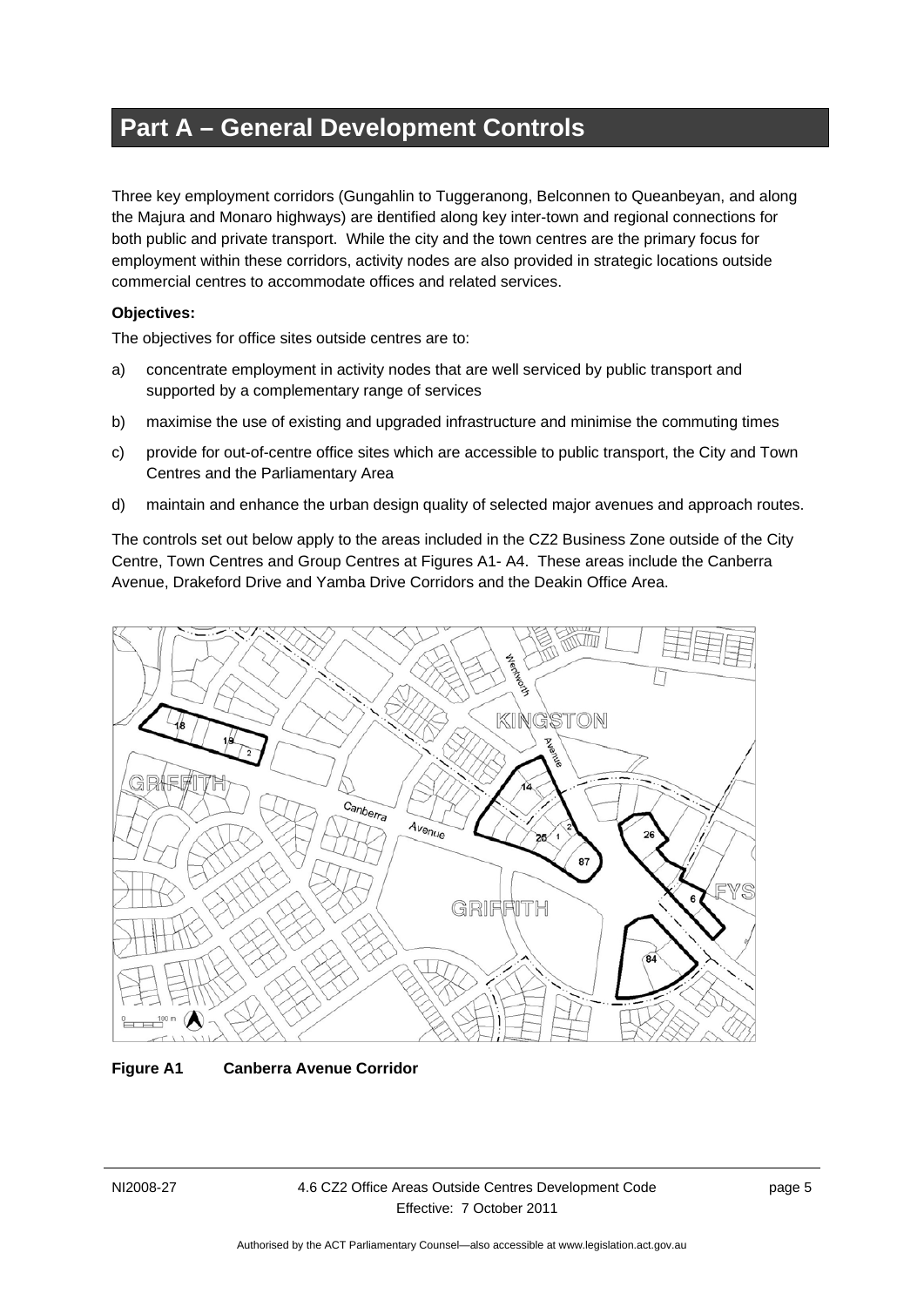

**Figure A2 Drakeford Drive Corridor (Kambah)**



**Figure A3 Yamba Drive Corridor (Phillip)**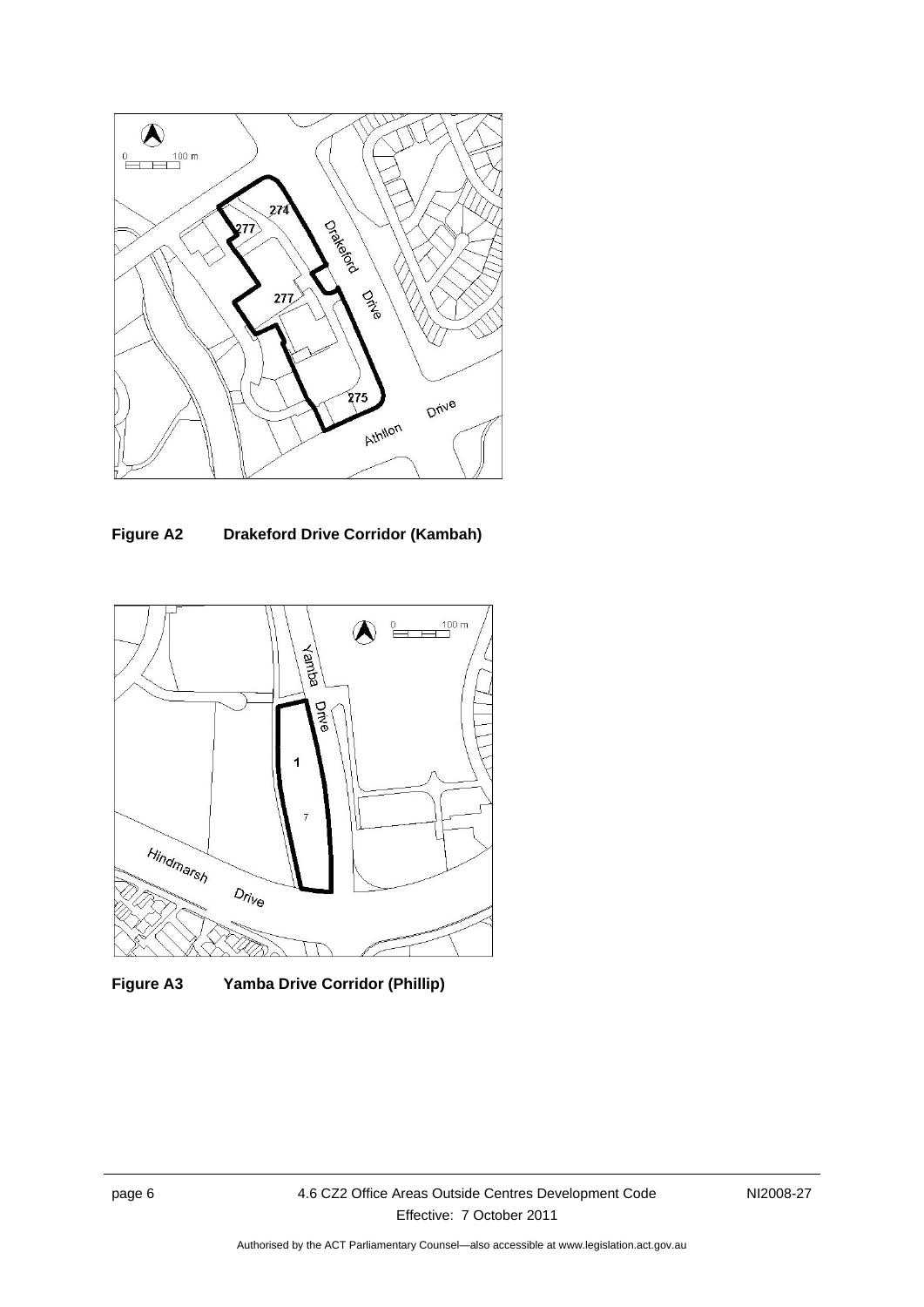

**Figure A4 Deakin Office Area**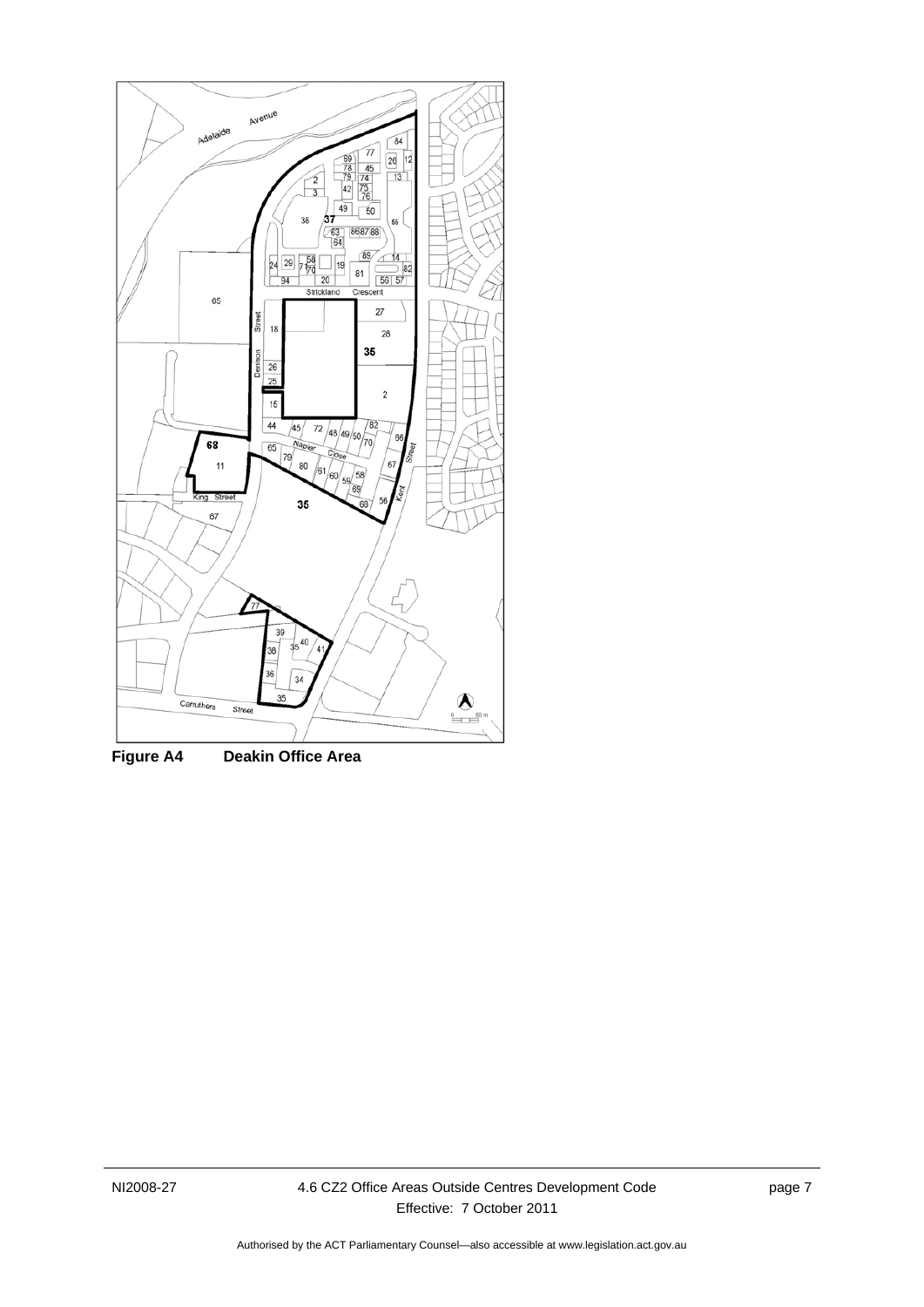### <span id="page-11-0"></span>**Element 1: Restrictions on Use**

- a) To ensure that community and recreation facilities remain available to the community
- b) To provide opportunities for higher density residential development, while protecting existing commercial uses and the amenity of residents living in commercial zones

<span id="page-11-2"></span><span id="page-11-1"></span>

| <b>Rules</b>                                                                                                                                                                                                                                                   | <b>Criteria</b>                                                                                                                                                                                                                                    |
|----------------------------------------------------------------------------------------------------------------------------------------------------------------------------------------------------------------------------------------------------------------|----------------------------------------------------------------------------------------------------------------------------------------------------------------------------------------------------------------------------------------------------|
| <b>Existing Community and Recreation Sites</b><br>1.1                                                                                                                                                                                                          |                                                                                                                                                                                                                                                    |
| R <sub>1</sub>                                                                                                                                                                                                                                                 | C <sub>1</sub>                                                                                                                                                                                                                                     |
| A development proposal does not reduce the<br>range of community or recreation facilities<br>available.                                                                                                                                                        | A proposal that reduces the range of community<br>or recreation facilities available demonstrates<br>through a social impact assessment that there is<br>enough land or sufficient other facilities in the<br>locality to meet anticipated demand. |
| 1.2 Residential Use                                                                                                                                                                                                                                            |                                                                                                                                                                                                                                                    |
| R <sub>2</sub>                                                                                                                                                                                                                                                 |                                                                                                                                                                                                                                                    |
| All multi-unit housing is designed to comply with<br>Part C (5) of the Residential Zones Multi Unit<br>Housing Development Code.                                                                                                                               | This is a mandatory requirement. There is no<br>applicable criterion.                                                                                                                                                                              |
| R <sub>3</sub>                                                                                                                                                                                                                                                 |                                                                                                                                                                                                                                                    |
| All single dwelling housing is designed to comply<br>with the relevant parts of the Residential Zones<br>Single Dwelling Housing Development Code.                                                                                                             | This is a mandatory requirement. There is no<br>applicable criterion.                                                                                                                                                                              |
| R <sub>4</sub>                                                                                                                                                                                                                                                 |                                                                                                                                                                                                                                                    |
| All dwellings for the purposes of supportive<br>housing and/or residential care accommodation<br>are designed to comply with the relevant parts of<br>the Residential Zones Development Code and<br>the relevant Australian Standard for Adaptable<br>Housing. | This is a mandatory requirement. There is no<br>applicable criterion.                                                                                                                                                                              |
| R <sub>4</sub> A                                                                                                                                                                                                                                               |                                                                                                                                                                                                                                                    |
| Where more than one development code applies<br>to a development, this development code takes<br>precedence when there is inconsistency of<br>provisions between codes.                                                                                        | This is a mandatory requirement. There is no<br>applicable criterion.                                                                                                                                                                              |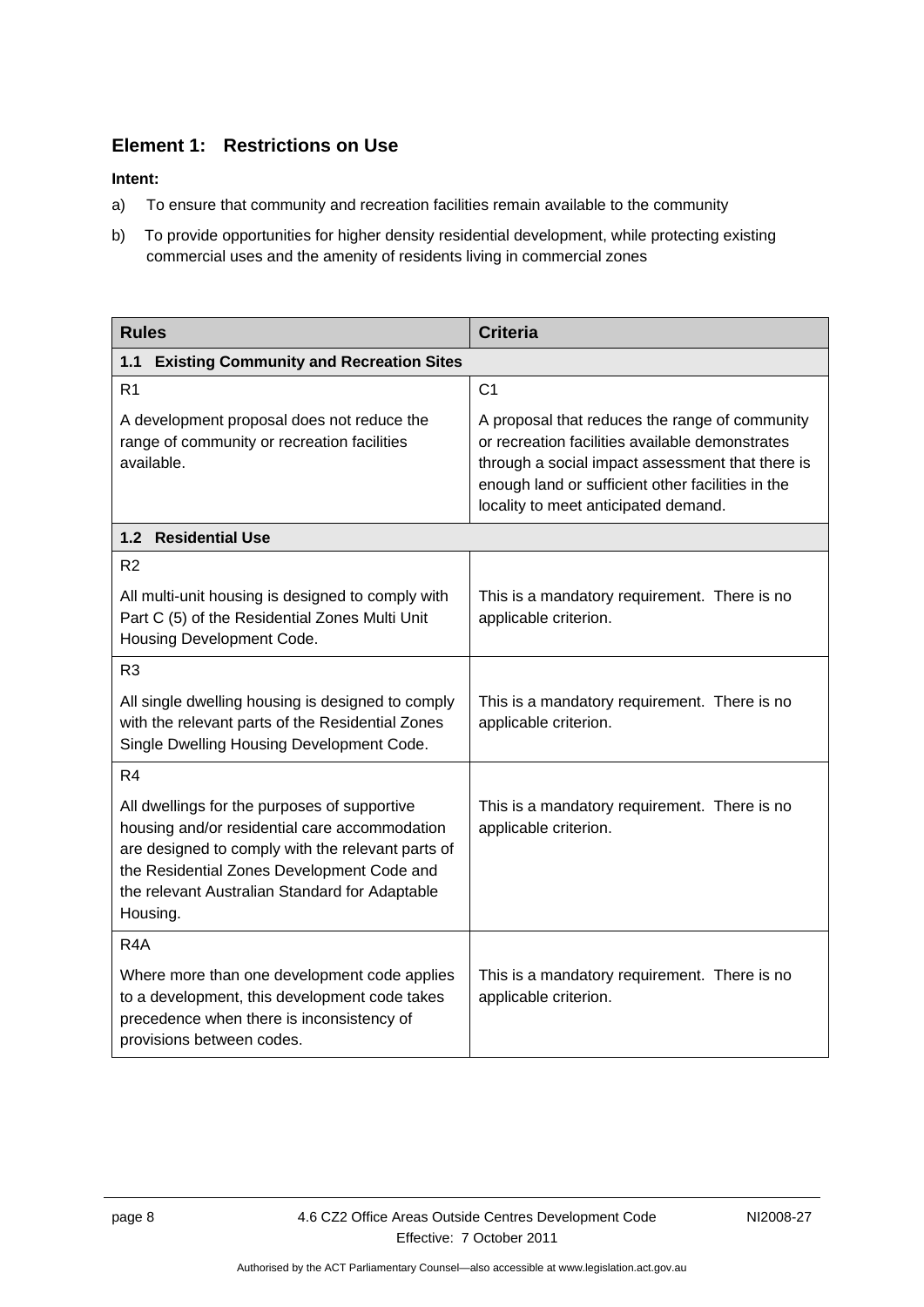### **Element 2: Building and Site Controls**

- a) To facilitate development that reinforces the character and function of main avenues and transport routes
- b) To ensure that development in out-of-centre office areas does not undermine the function of commercial centres
- c) To ensure that buildings are compatible with the built form, siting and scale of development in adjacent areas or the desired future character of the area established within the Plan
- d) To ensure that development is compatible with, and does not adversely impact on, the environment

| <b>Rules</b>                                                                                                                                                             | <b>Criteria</b>                                                                                                    |  |
|--------------------------------------------------------------------------------------------------------------------------------------------------------------------------|--------------------------------------------------------------------------------------------------------------------|--|
| <b>Height - General</b><br>2.1                                                                                                                                           |                                                                                                                    |  |
| R <sub>5</sub>                                                                                                                                                           | C <sub>5</sub>                                                                                                     |  |
| Maximum building heights are 4 storeys.                                                                                                                                  | Building heights comply with all of the following:                                                                 |  |
|                                                                                                                                                                          | are compatible with existing, or future<br>a)<br>desired character of, adjacent development                        |  |
|                                                                                                                                                                          | b)<br>are appropriate to the scale and function of<br>the use                                                      |  |
|                                                                                                                                                                          | minimise detrimental impacts, including<br>C)<br>overshadowing and excessive scale                                 |  |
|                                                                                                                                                                          | are no higher than the established tree<br>d)<br>canopy along main avenues with primarily<br>landscaped frontages. |  |
| 2.2 Subdivision                                                                                                                                                          |                                                                                                                    |  |
| R <sub>6</sub>                                                                                                                                                           |                                                                                                                    |  |
| Subdivision is only permitted where it meets all of<br>the following:                                                                                                    | This is a mandatory requirement. There is no<br>applicable criterion.                                              |  |
| it is part of a development application for<br>a)<br>another assessable development                                                                                      |                                                                                                                    |  |
| it is demonstrated that any residual block<br>b)<br>can accommodate another assessable<br>development designed in accordance with<br>the relevant sections of this Code. |                                                                                                                    |  |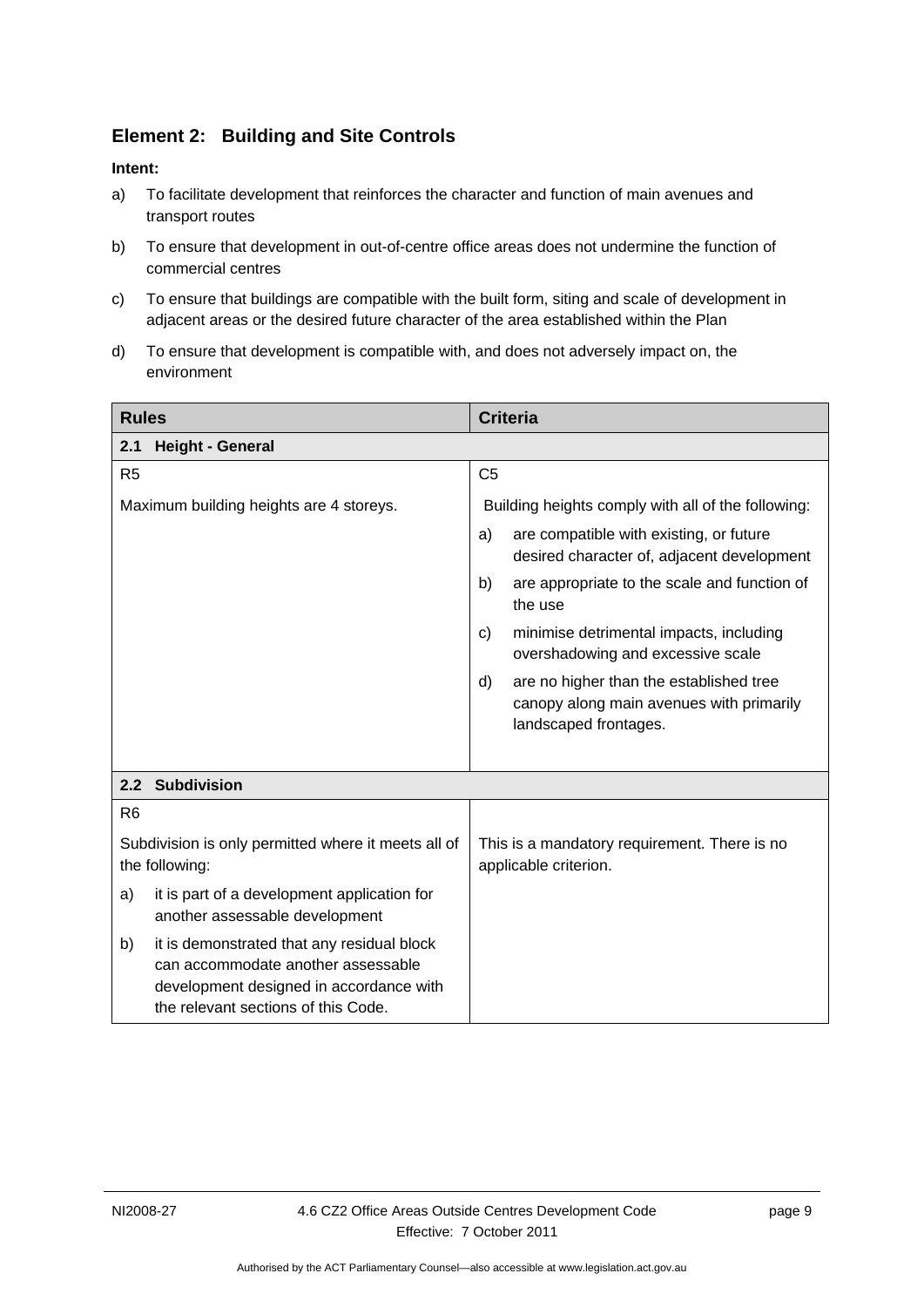<span id="page-13-2"></span><span id="page-13-1"></span><span id="page-13-0"></span>

| <b>Rules</b>                                                                                                                                                                                                                                | <b>Criteria</b>                                                                                                                                                                                                                                                                                                                                                                                                                                                                                                                      |
|---------------------------------------------------------------------------------------------------------------------------------------------------------------------------------------------------------------------------------------------|--------------------------------------------------------------------------------------------------------------------------------------------------------------------------------------------------------------------------------------------------------------------------------------------------------------------------------------------------------------------------------------------------------------------------------------------------------------------------------------------------------------------------------------|
| <b>Demolition</b><br>2.3                                                                                                                                                                                                                    |                                                                                                                                                                                                                                                                                                                                                                                                                                                                                                                                      |
| R7                                                                                                                                                                                                                                          | C7                                                                                                                                                                                                                                                                                                                                                                                                                                                                                                                                   |
| In accordance with section 148 of the Planning<br>and Development Act 2007, the application is<br>accompanied by a Statement of Endorsement<br>from utilities (including Water, Sewerage,<br>Stormwater, Electricity and Gas) stating that: | If a Statement of Endorsement is not provided the<br>application will be referred to relevant utilities in<br>accordance with the requirements of the Planning<br>and Development Act 2007.                                                                                                                                                                                                                                                                                                                                          |
| All network infrastructure on or immediately<br>a)<br>adjacent the site has been identified on the<br>plan                                                                                                                                  |                                                                                                                                                                                                                                                                                                                                                                                                                                                                                                                                      |
| All potentially hazardous substances and<br>b)<br>conditions (associated with or resulting from<br>the demolition process) that may constitute<br>a risk to utility services have been identified                                           |                                                                                                                                                                                                                                                                                                                                                                                                                                                                                                                                      |
| All required network disconnections have<br>c)<br>been identified and the disconnection works<br>comply with utility requirements                                                                                                           |                                                                                                                                                                                                                                                                                                                                                                                                                                                                                                                                      |
| All works associated with the demolition<br>d)<br>comply with and are in accordance with<br>utility asset access and protection<br>requirements.                                                                                            |                                                                                                                                                                                                                                                                                                                                                                                                                                                                                                                                      |
| 2.4 National Capital Plan Requirements                                                                                                                                                                                                      |                                                                                                                                                                                                                                                                                                                                                                                                                                                                                                                                      |
|                                                                                                                                                                                                                                             | C <sub>8</sub>                                                                                                                                                                                                                                                                                                                                                                                                                                                                                                                       |
| There is no applicable rule.                                                                                                                                                                                                                | Where a development is subject to Special<br>Requirements under the National Capital Plan, or<br>any relevant Development Control Plan prepared<br>under the National Capital Plan, the development<br>is not inconsistent with the Special Requirements<br>or Development Control Plan. Where any<br>provision of this code is inconsistent with Special<br>Requirements under the National Capital Plan, or<br>any relevant Development Control Plan prepared<br>under the National Capital Plan, that provision<br>has no effect. |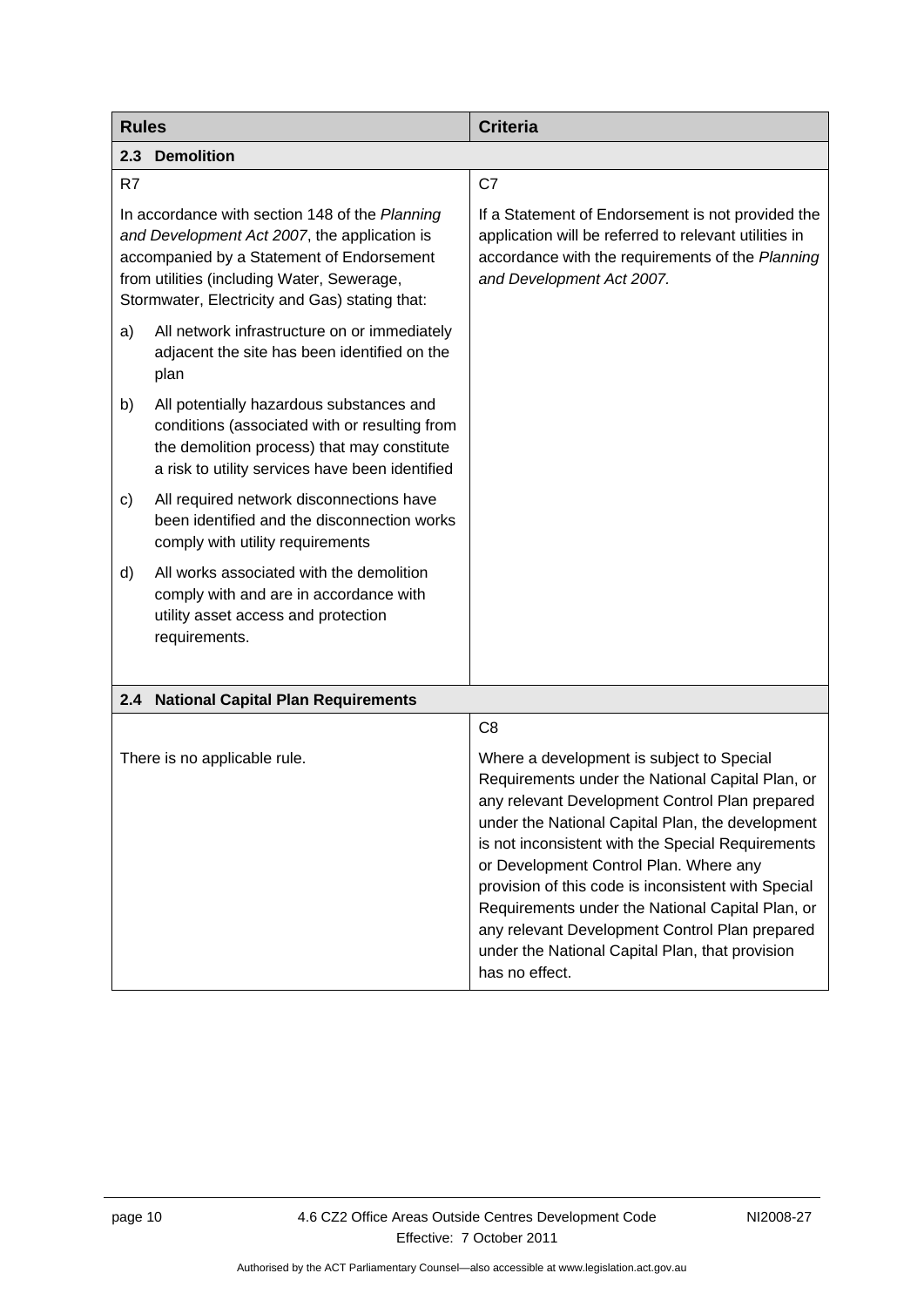### **Element 3: Built Form**

### <span id="page-14-0"></span>**Intent:**

- a) To ensure that buildings are compatible with the built form, siting and scale of development in adjacent areas or the desired future character of the area established within the Plan
- b) To ensure that the massing, height, colours and materials used for buildings results in harmonious and high quality urban design outcomes
- c) To provide for buildings that promote a safe and accessible environment

*Note: Under the* Building Act 2004*, most buildings need to meet the requirements of the Building Code of Australia. For certain classes of buildings, this will include prescribed energy requirements.* 

<span id="page-14-1"></span>

| <b>Rules</b>                                      | <b>Criteria</b>                                                                                                                                                               |  |  |
|---------------------------------------------------|-------------------------------------------------------------------------------------------------------------------------------------------------------------------------------|--|--|
| <b>Building Design and Materials</b><br>3.1       |                                                                                                                                                                               |  |  |
|                                                   | C <sub>9</sub>                                                                                                                                                                |  |  |
| There is no applicable rule.                      | Development contributes to the amenity and<br>character of the adjacent public spaces by<br>addressing all of the following:                                                  |  |  |
|                                                   | providing interesting, functional and<br>a)<br>attractive facades that contribute positively<br>to the streetscape setting and pedestrian<br>experience                       |  |  |
|                                                   | minimising the visual impact of reflected<br>b)<br>sunlight                                                                                                                   |  |  |
|                                                   | incorporating articulated building forms to<br>C)<br>compliment the existing, or future desired<br>character of, adjacent development                                         |  |  |
|                                                   | d)<br>integrating plant installations and service<br>structures with the building design, so they<br>are set back from the building facade and<br>screened from public areas. |  |  |
| 3.2 Crime Prevention Through Environmental Design |                                                                                                                                                                               |  |  |
|                                                   | C10                                                                                                                                                                           |  |  |
| There is no applicable rule.                      | The development meets the requirements of the<br>Crime Prevention Through Environmental Design<br>General Code.                                                               |  |  |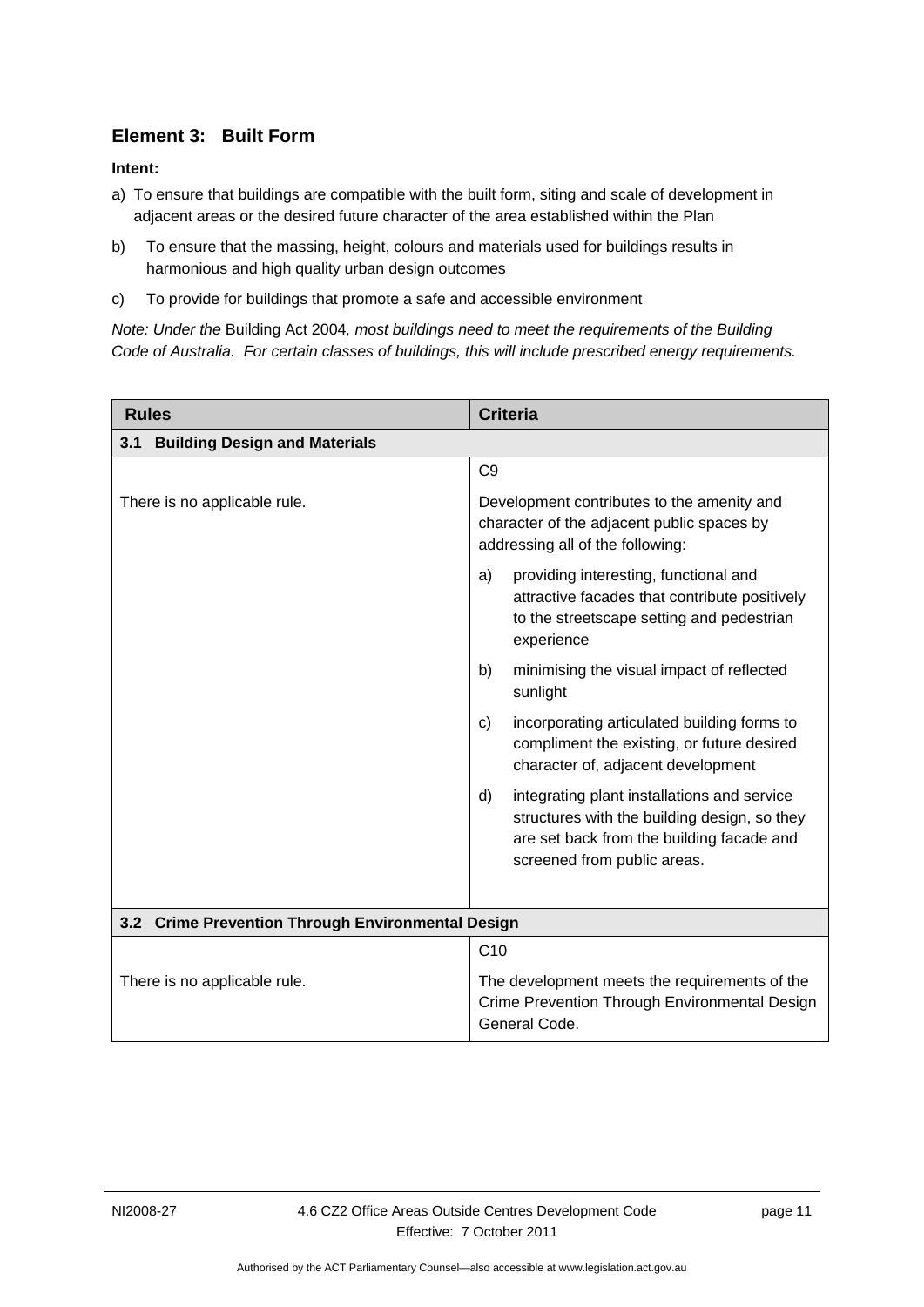<span id="page-15-2"></span><span id="page-15-1"></span><span id="page-15-0"></span>

| <b>Rules</b>                                                                | <b>Criteria</b>                                                                                                                  |  |
|-----------------------------------------------------------------------------|----------------------------------------------------------------------------------------------------------------------------------|--|
| 3.3 Access and Mobility                                                     |                                                                                                                                  |  |
|                                                                             | C <sub>11</sub>                                                                                                                  |  |
| There is no applicable rule.                                                | The development meets the requirements of the<br>Access and Mobility General Code.                                               |  |
| 3.4 Car Parking Structures                                                  |                                                                                                                                  |  |
|                                                                             | C <sub>12</sub>                                                                                                                  |  |
| There is no applicable rule.                                                | Car parking structures are designed to integrate<br>with the built form of adjacent existing<br>development.                     |  |
| <b>Location Requirements for Community and Recreation Facilities</b><br>3.5 |                                                                                                                                  |  |
|                                                                             | C12A                                                                                                                             |  |
| There is no applicable rule.                                                | The development meets the requirements of the<br><b>Community and Recreation Facilities Location</b><br>Guidelines General Code. |  |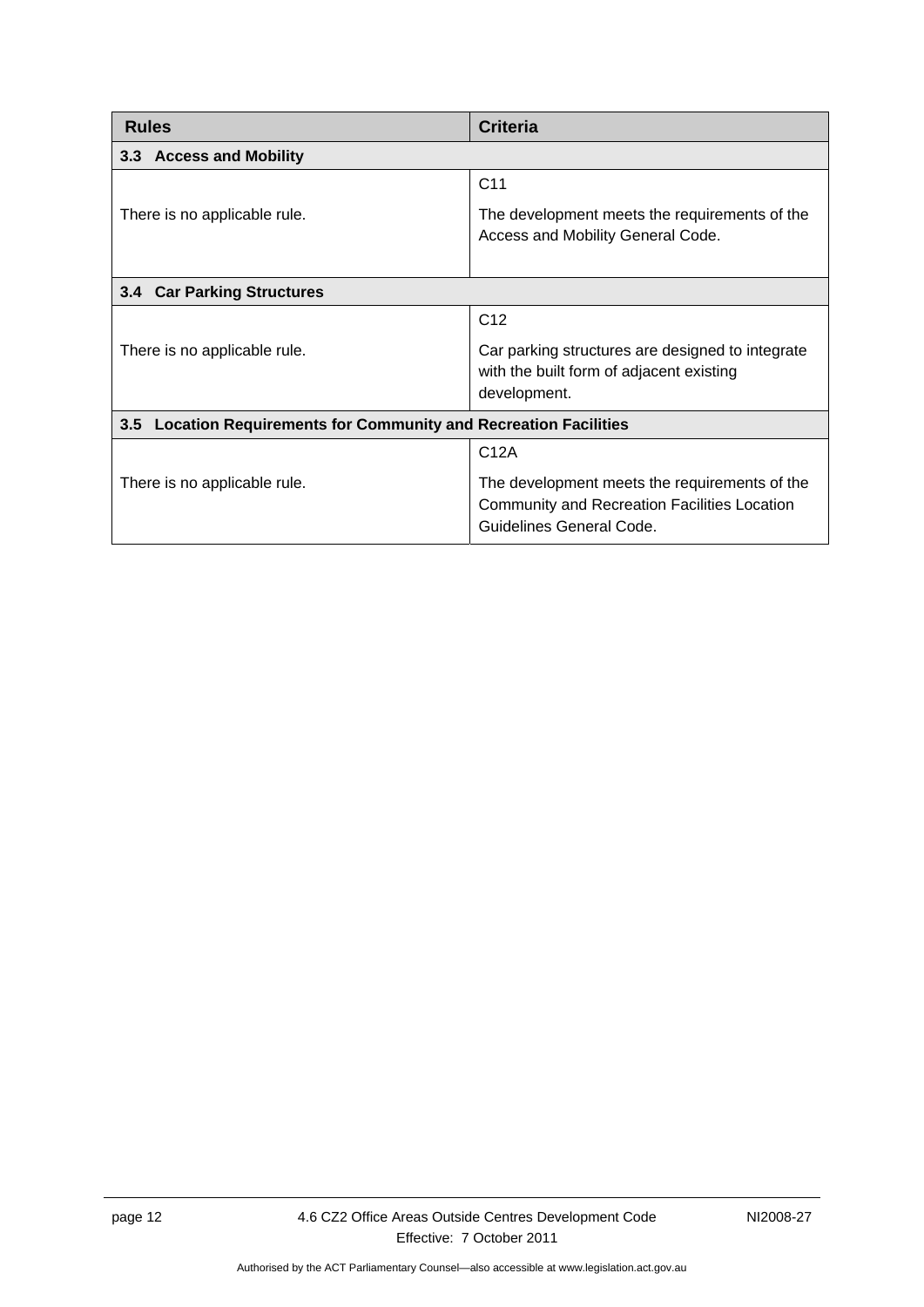### <span id="page-16-0"></span>**Element 4: Parking and Site Access**

- a) To ensure safe and efficient access for vehicles and pedestrians
- b) To ensure adequate parking facilities are provided

<span id="page-16-2"></span><span id="page-16-1"></span>

| <b>Rules</b>                                                                                   | <b>Criteria</b>                                                                                                                                                             |
|------------------------------------------------------------------------------------------------|-----------------------------------------------------------------------------------------------------------------------------------------------------------------------------|
| <b>Traffic Generation</b><br>4.1                                                               |                                                                                                                                                                             |
|                                                                                                | C13                                                                                                                                                                         |
| There is no applicable rule.                                                                   | The existing road network can accommodate the<br>amount of traffic that is likely to be generated by<br>the development.                                                    |
| 4.2 Main Pedestrian Areas and Routes                                                           |                                                                                                                                                                             |
|                                                                                                | C <sub>14</sub>                                                                                                                                                             |
| There is no applicable rule.                                                                   | Main pedestrian areas and routes are retained<br>unless it can be shown that as part of any<br>change, the legibility of the pedestrian system is<br>adequately maintained. |
| 4.3 Access                                                                                     |                                                                                                                                                                             |
|                                                                                                | C <sub>15</sub>                                                                                                                                                             |
| There is no applicable rule.                                                                   | Driveways and pedestrian entrances to the site<br>are clearly visible from the front site boundary.                                                                         |
| R <sub>16</sub>                                                                                | C16                                                                                                                                                                         |
| Loading docks or vehicular entries to buildings<br>are not located on frontages to the street. | Loading docks and vehicular entries do not<br>dominate the street frontage or conflict with<br>parking and pedestrian movements in front of the<br>building.                |
|                                                                                                | C <sub>17</sub>                                                                                                                                                             |
| There is no applicable rule.                                                                   | Site access complies with the requirements of the<br>Parking and Vehicular Access General Code.                                                                             |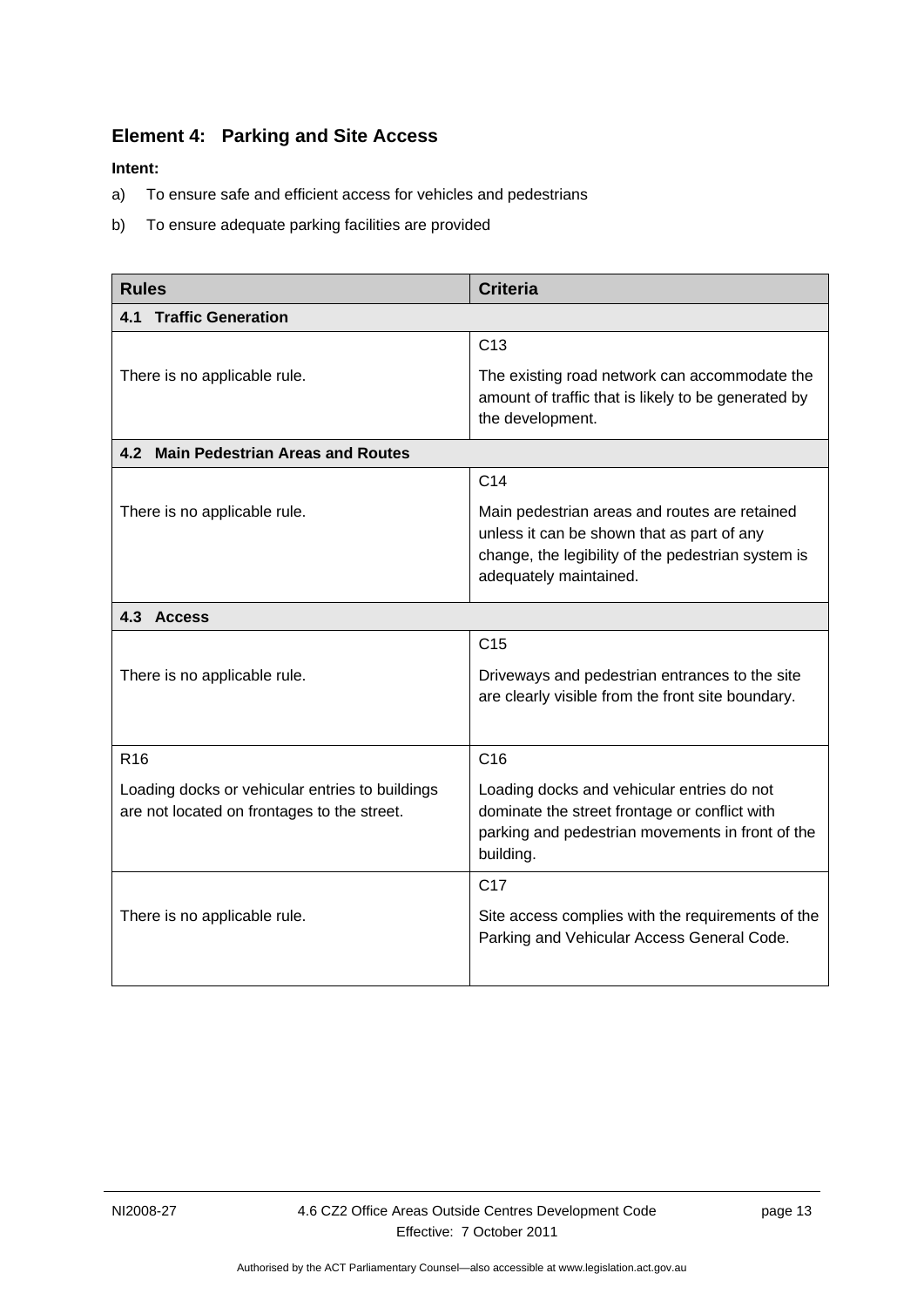<span id="page-17-3"></span><span id="page-17-2"></span><span id="page-17-1"></span><span id="page-17-0"></span>

| <b>Rules</b>                                                                                                                                                         | <b>Criteria</b>                                                                                                                                                                                                               |
|----------------------------------------------------------------------------------------------------------------------------------------------------------------------|-------------------------------------------------------------------------------------------------------------------------------------------------------------------------------------------------------------------------------|
| 4.4 Parking                                                                                                                                                          |                                                                                                                                                                                                                               |
|                                                                                                                                                                      | C <sub>18</sub>                                                                                                                                                                                                               |
| There is no applicable rule.                                                                                                                                         | Car Parking complies with the requirements of<br>the Parking and Vehicular Access General Code.                                                                                                                               |
|                                                                                                                                                                      | C <sub>19</sub>                                                                                                                                                                                                               |
| There is no applicable rule.                                                                                                                                         | Bicycle Parking complies with the requirements of<br>the Bicycle Parking General Code.                                                                                                                                        |
| 4.5 Service Access and Delivery                                                                                                                                      |                                                                                                                                                                                                                               |
| R <sub>20</sub>                                                                                                                                                      | C <sub>20</sub>                                                                                                                                                                                                               |
| Onsite provision is made for the loading and<br>unloading of vehicles, with adequate<br>manoeuvring space so that vehicles can enter                                 | Provision is made for associated loading and<br>unloading of goods which complies with all of the<br>following:                                                                                                               |
| and leave the site travelling in a forward direction.<br>Note: Loading, unloading and associated manoeuvring area is<br>in addition to minimum parking requirements. | a)<br>demonstrates adequate justification for the<br>proposed arrangements when not entering<br>and exiting in a forward direction                                                                                            |
|                                                                                                                                                                      | b)<br>does not unreasonably compromise the<br>safety of pedestrian and traffic movement<br>and operation of any adjoining facilities such<br>as road, cycleway or pedestrian pathway,<br>and on-street and off-street parking |
|                                                                                                                                                                      | provides adequate space for the<br>C)<br>manoeuvring of vehicles                                                                                                                                                              |
|                                                                                                                                                                      | $\mathsf{d}$<br>is endorsed by the Department of Territory<br>and Municipal Services.                                                                                                                                         |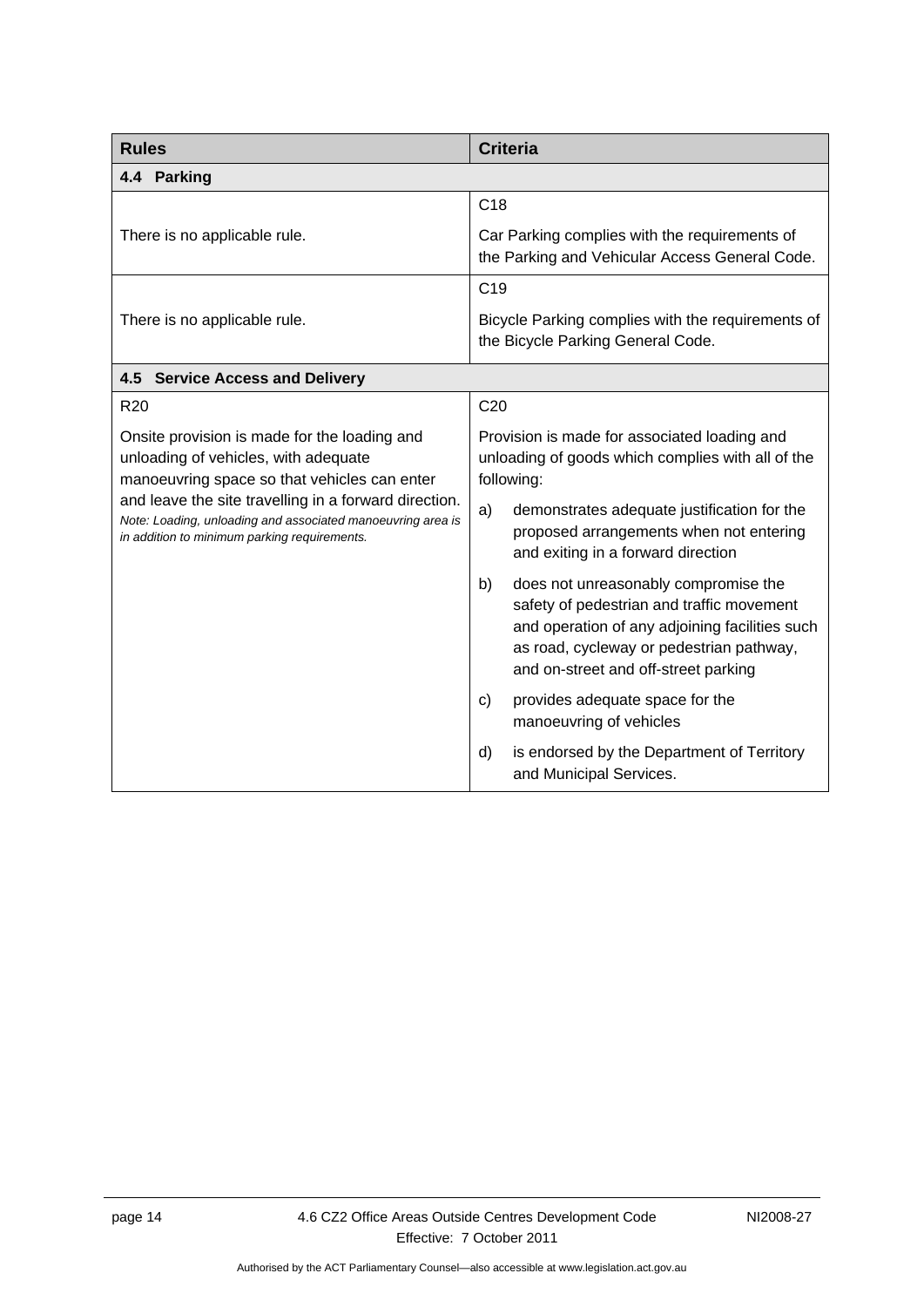### **Element 5: Amenity**

### <span id="page-18-0"></span>**Intent:**

a) To promote a high level of amenity through consideration of personal safety, landscaping and visual impact

<span id="page-18-1"></span>

| <b>Rules</b>                 | <b>Criteria</b>                                                                                                                                                                                                                      |  |
|------------------------------|--------------------------------------------------------------------------------------------------------------------------------------------------------------------------------------------------------------------------------------|--|
| Landscape<br>5.1             |                                                                                                                                                                                                                                      |  |
|                              | C <sub>21</sub>                                                                                                                                                                                                                      |  |
| There is no applicable rule. | A documented landscape design concept shows<br>how landscape associated with the development<br>addresses all of the following:                                                                                                      |  |
|                              | is sensitive to site attributes, including<br>a)<br>streetscapes and landscapes of<br>documented heritage significance                                                                                                               |  |
|                              | is of an appropriate scale relative to the road<br>b)<br>reserve width and building bulk                                                                                                                                             |  |
|                              | uses vegetation types and landscaping<br>C)<br>styles which complement the streetscape                                                                                                                                               |  |
|                              | integrates with parks, reserves and public<br>d)<br>transport corridors                                                                                                                                                              |  |
|                              | does not adversely affect the structure of the<br>e)<br>proposed buildings or adjoining buildings                                                                                                                                    |  |
|                              | f)<br>contributes to energy efficiency and amenity<br>by providing substantial shade in summer,<br>especially to west-facing windows and open<br>car park areas, and admitting winter sunlight<br>to outdoor and indoor living areas |  |
|                              | improves privacy and minimises overlooking<br>g)<br>between buildings                                                                                                                                                                |  |
|                              | h)<br>satisfies utility maintenance requirements<br>and minimises the visual impact and risk of<br>damage to aboveground and underground<br>utilities                                                                                |  |
|                              | i)<br>provides adequate sight lines for vehicles<br>and pedestrians, especially near street<br>corners and intersections                                                                                                             |  |
|                              | j)<br>does not obscure or obstruct building<br>entries, paths and driveways to reduce the<br>actual or perceived personal safety and<br>security.                                                                                    |  |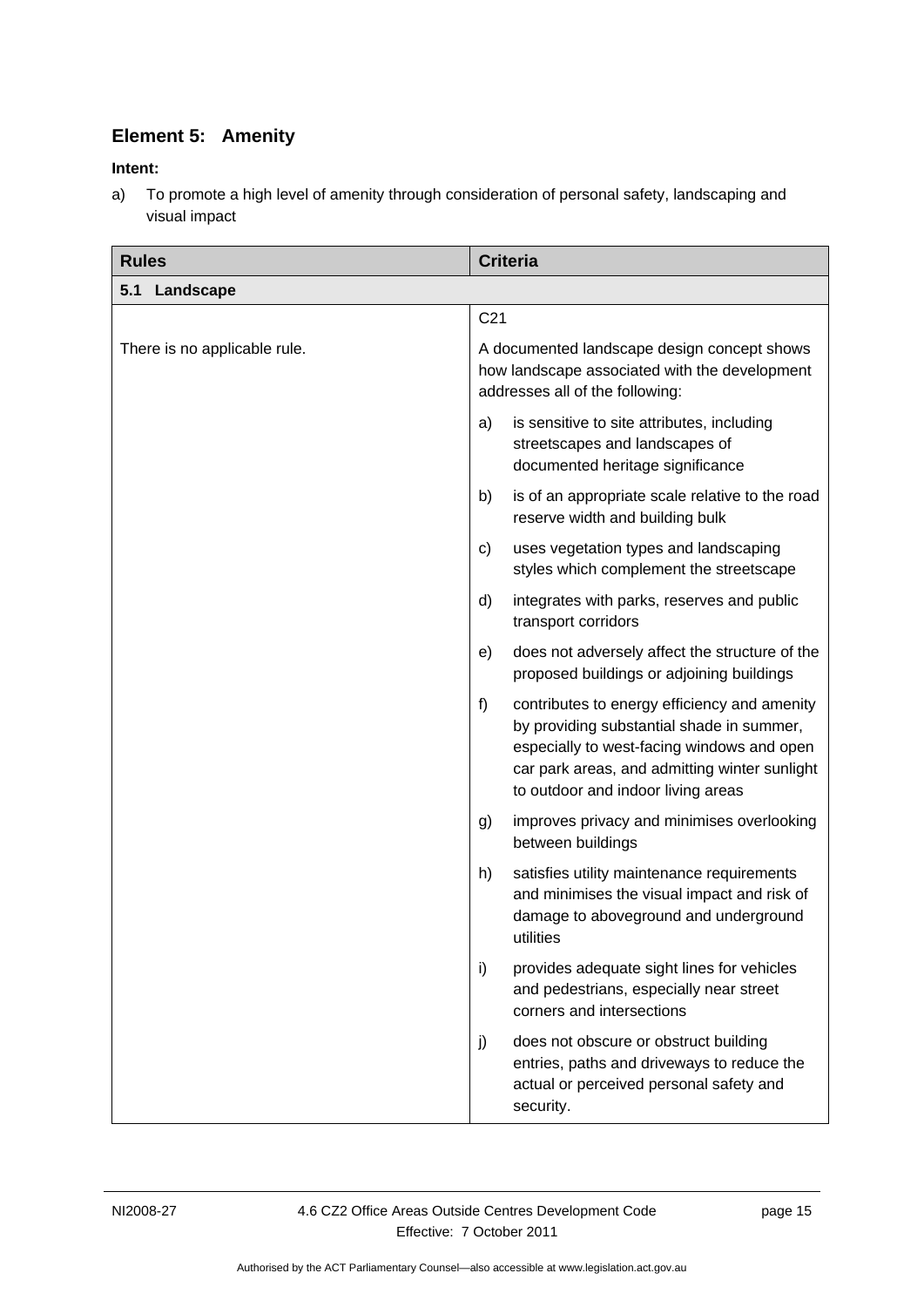<span id="page-19-1"></span><span id="page-19-0"></span>

| <b>Rules</b>                                                                                                                                                                                | <b>Criteria</b>                                                                                                                        |  |  |
|---------------------------------------------------------------------------------------------------------------------------------------------------------------------------------------------|----------------------------------------------------------------------------------------------------------------------------------------|--|--|
|                                                                                                                                                                                             | C <sub>22</sub>                                                                                                                        |  |  |
| There is no applicable rule.                                                                                                                                                                | Tree planting in and around car parks provides<br>shade and softens the visual impact of parking<br>areas.                             |  |  |
| 5.2<br>Lighting                                                                                                                                                                             |                                                                                                                                        |  |  |
| R <sub>23</sub>                                                                                                                                                                             | C <sub>23</sub>                                                                                                                        |  |  |
| External lighting is provided to building frontages,<br>to all pathways, roads, laneways and car-parking<br>areas in accordance with Australian Standard<br>AS1158.3.1 Pedestrian Lighting. | External lighting is provided in accordance with<br>the Crime Prevention Through Environmental<br>Design General Code.                 |  |  |
|                                                                                                                                                                                             | C <sub>24</sub>                                                                                                                        |  |  |
| There is no applicable rule.                                                                                                                                                                | All outdoor lighting, including security and car<br>park lighting, is designed and sited to minimise<br>light spill.                   |  |  |
| 5.3 Signs                                                                                                                                                                                   |                                                                                                                                        |  |  |
|                                                                                                                                                                                             | C <sub>25</sub>                                                                                                                        |  |  |
| There is no applicable rule.                                                                                                                                                                | Signs comply with the Signs General Code.                                                                                              |  |  |
| <b>Neighbourhood Plans</b><br>5.4                                                                                                                                                           |                                                                                                                                        |  |  |
|                                                                                                                                                                                             | C <sub>26</sub>                                                                                                                        |  |  |
| There is no applicable rule.                                                                                                                                                                | Where a Neighbourhood Plan exists,<br>development demonstrates a response to the key<br>strategies of the relevant Neighbourhood Plan. |  |  |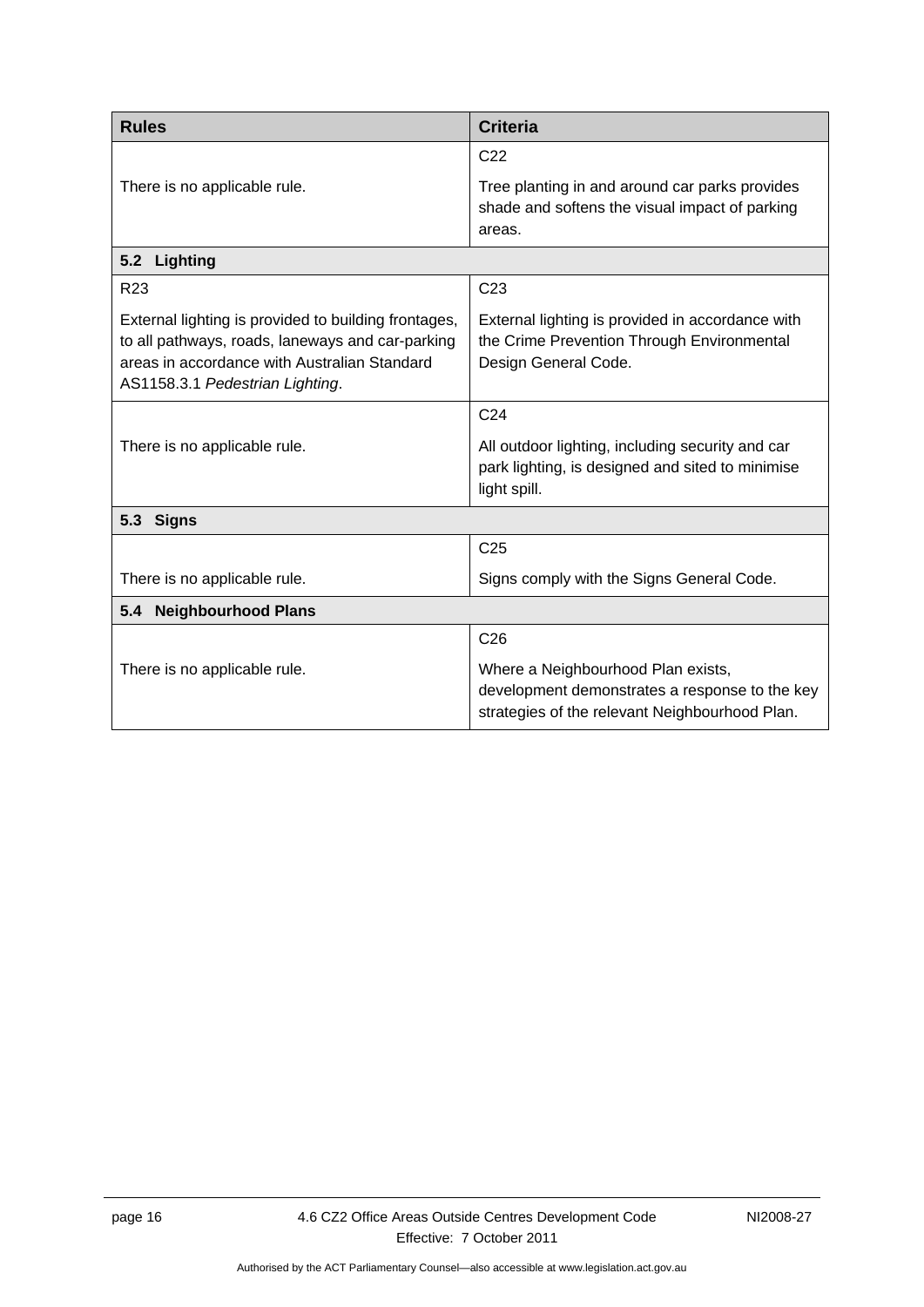### **Element 6: Environment**

### **Intent:**

a) To identify and mitigate potential onsite and offsite environmental impacts of development and incorporate alternative design options where necessary

<span id="page-20-2"></span><span id="page-20-1"></span><span id="page-20-0"></span>

| <b>Rules</b>                                                                                                                                                                                                                                                                                                                                                                                                               | <b>Criteria</b>                                                                                                                                                                                                                                                        |
|----------------------------------------------------------------------------------------------------------------------------------------------------------------------------------------------------------------------------------------------------------------------------------------------------------------------------------------------------------------------------------------------------------------------------|------------------------------------------------------------------------------------------------------------------------------------------------------------------------------------------------------------------------------------------------------------------------|
| 6.1 Water Sensitive Urban Design<br>Note: Refer to the Water Ways: Water Sensitive Urban Design General Code for more information on Water Sensitive Urban<br>Design                                                                                                                                                                                                                                                       |                                                                                                                                                                                                                                                                        |
| <b>R27</b>                                                                                                                                                                                                                                                                                                                                                                                                                 | C <sub>27</sub>                                                                                                                                                                                                                                                        |
| Evidence is provided that shows the development<br>achieves a minimum 40% reduction in mains<br>water consumption compared to an equivalent<br>development constructed in 2003 using the<br>ACTPLA on-line assessment tool or another tool<br>as included in the Water Ways: Water Sensitive<br>Urban Design General Code. The 40% target is<br>met without any reliance on landscaping<br>measures to reduce consumption. | This is a mandatory requirement. There is no<br>applicable criterion.                                                                                                                                                                                                  |
| This requirement does not apply for extensions<br>with an increase in the combined roof area.<br>driveway, car manoeuvring areas and car parking<br>areas of less than 25% of the original area.                                                                                                                                                                                                                           |                                                                                                                                                                                                                                                                        |
| R <sub>28</sub>                                                                                                                                                                                                                                                                                                                                                                                                            | C <sub>28</sub>                                                                                                                                                                                                                                                        |
| All sites of size greater than 2,000m <sup>2</sup> need to<br>provide evidence of stormwater storage greater<br>than or equal to the volume of 1.4kL per 100 $m2$ of<br>impervious area and release over a period of 1 to<br>3 days. 50% of the volume of rainwater tanks with<br>a toilet connection may be regarded as<br>contributing towards this requirement.                                                         | Evidence is provided that demonstrates that for<br>all sites of size greater than $2,000m^2$ , a reduction<br>of 1-in-3 month stormwater peak run off flow to<br>pre-development levels with release of captured<br>flow over a period of 1 to 3 days can be achieved. |
| This requirement does not apply for extensions<br>with an increase in the combined roof area,<br>driveway, car manoeuvring areas and car parking<br>areas of less than 25% of the original area.                                                                                                                                                                                                                           | This requirement does not apply for extensions<br>with an increase in the combined roof area,<br>driveway, car manoeuvring areas and car parking<br>areas of less than 25% of the original area.                                                                       |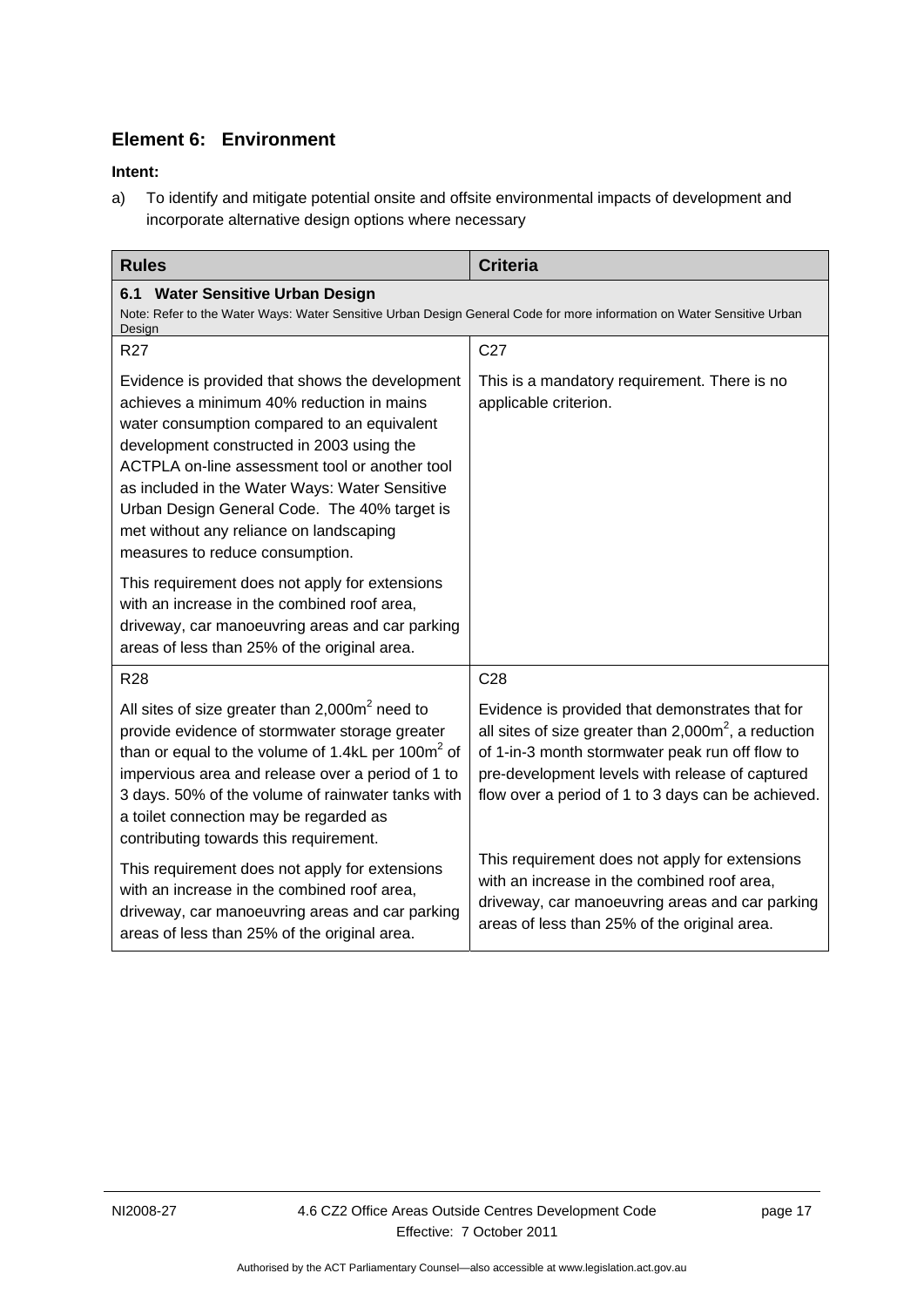<span id="page-21-1"></span><span id="page-21-0"></span>

| <b>Rules</b>                                                                                                                                                                                                         | <b>Criteria</b>                                                                                                                                                                                                                                                            |
|----------------------------------------------------------------------------------------------------------------------------------------------------------------------------------------------------------------------|----------------------------------------------------------------------------------------------------------------------------------------------------------------------------------------------------------------------------------------------------------------------------|
| R <sub>29</sub>                                                                                                                                                                                                      | C <sub>29</sub>                                                                                                                                                                                                                                                            |
| Sites of size greater than 5,000m <sup>2</sup> need to                                                                                                                                                               | Sites of size greater than $5,000m^2$ need to                                                                                                                                                                                                                              |
| provide evidence showing a reduction in average                                                                                                                                                                      | provide evidence showing a reduction in average                                                                                                                                                                                                                            |
| annual stormwater pollutant export load of:                                                                                                                                                                          | annual stormwater pollutant export load of:                                                                                                                                                                                                                                |
| suspended solids by 60%                                                                                                                                                                                              | suspended solids by 60%                                                                                                                                                                                                                                                    |
| a)                                                                                                                                                                                                                   | a)                                                                                                                                                                                                                                                                         |
| total phosphorous by 45%                                                                                                                                                                                             | total phosphorous by 45%                                                                                                                                                                                                                                                   |
| b)                                                                                                                                                                                                                   | b)                                                                                                                                                                                                                                                                         |
| total nitrogen by 40%                                                                                                                                                                                                | total nitrogen by 40%                                                                                                                                                                                                                                                      |
| c)                                                                                                                                                                                                                   | $\mathsf{c}$                                                                                                                                                                                                                                                               |
| compared to an urban catchment with no water                                                                                                                                                                         | compared to an urban catchment with no water                                                                                                                                                                                                                               |
| quality management controls, using the MUSIC                                                                                                                                                                         | quality management controls, using any other                                                                                                                                                                                                                               |
| model to demonstrate compliance.                                                                                                                                                                                     | method.                                                                                                                                                                                                                                                                    |
| This requirement does not apply for extensions                                                                                                                                                                       | This requirement does not apply for extensions                                                                                                                                                                                                                             |
| with an increase in the combined roof area,                                                                                                                                                                          | with an increase in the combined roof area,                                                                                                                                                                                                                                |
| driveway, car manoeuvring areas and car parking                                                                                                                                                                      | driveway, car manoeuvring areas and car parking                                                                                                                                                                                                                            |
| areas of less than 25% of the original area.                                                                                                                                                                         | areas of less than 25% of the original area.                                                                                                                                                                                                                               |
| R30                                                                                                                                                                                                                  | C <sub>30</sub>                                                                                                                                                                                                                                                            |
| All sites of size greater than 2,000m2 and subject                                                                                                                                                                   | Evidence is provided by a suitably qualified                                                                                                                                                                                                                               |
| to redevelopment need to ensure that the                                                                                                                                                                             | person that shows that for all sites of size greater                                                                                                                                                                                                                       |
| capacity of the existing pipe (minor) stormwater                                                                                                                                                                     | than $2,000m^2$ and subject to redevelopment                                                                                                                                                                                                                               |
| connection to the site is not exceeded in the<br>1-in-10 year storm event.                                                                                                                                           | <b>EITHER</b>                                                                                                                                                                                                                                                              |
| All sites of size greater than 2,000m2 and subject                                                                                                                                                                   | a reduction of 1-in-5 year and 1-in-100 year                                                                                                                                                                                                                               |
| to redevelopment need to ensure that the                                                                                                                                                                             | stormwater peak run off flow to pre-development                                                                                                                                                                                                                            |
| capacity of the existing overland (major)                                                                                                                                                                            | levels. See WaterWays General Code for more                                                                                                                                                                                                                                |
| stormwater system to the site is not exceeded in                                                                                                                                                                     | detail.                                                                                                                                                                                                                                                                    |
| the 1-in-100 year storm event.                                                                                                                                                                                       | <b>OR</b>                                                                                                                                                                                                                                                                  |
|                                                                                                                                                                                                                      | That the capacity of the downstream piped<br>stormwater system to its outlet with an open<br>channel is not exceeded in the 1-in-10 year storm<br>event.                                                                                                                   |
| For estate and multiple block developments<br>larger than 5000 m2, retardation of stormwater to<br>meet the above requirements are to be met at the<br>estate scale rather than by measures on<br>individual blocks. | For estate and multiple block developments<br>larger than 5000 $m^2$ , retardation of stormwater to<br>meet the above requirements are to be met at the<br>estate scale unless it can be demonstrated that<br>this is less feasible than measures on individual<br>blocks. |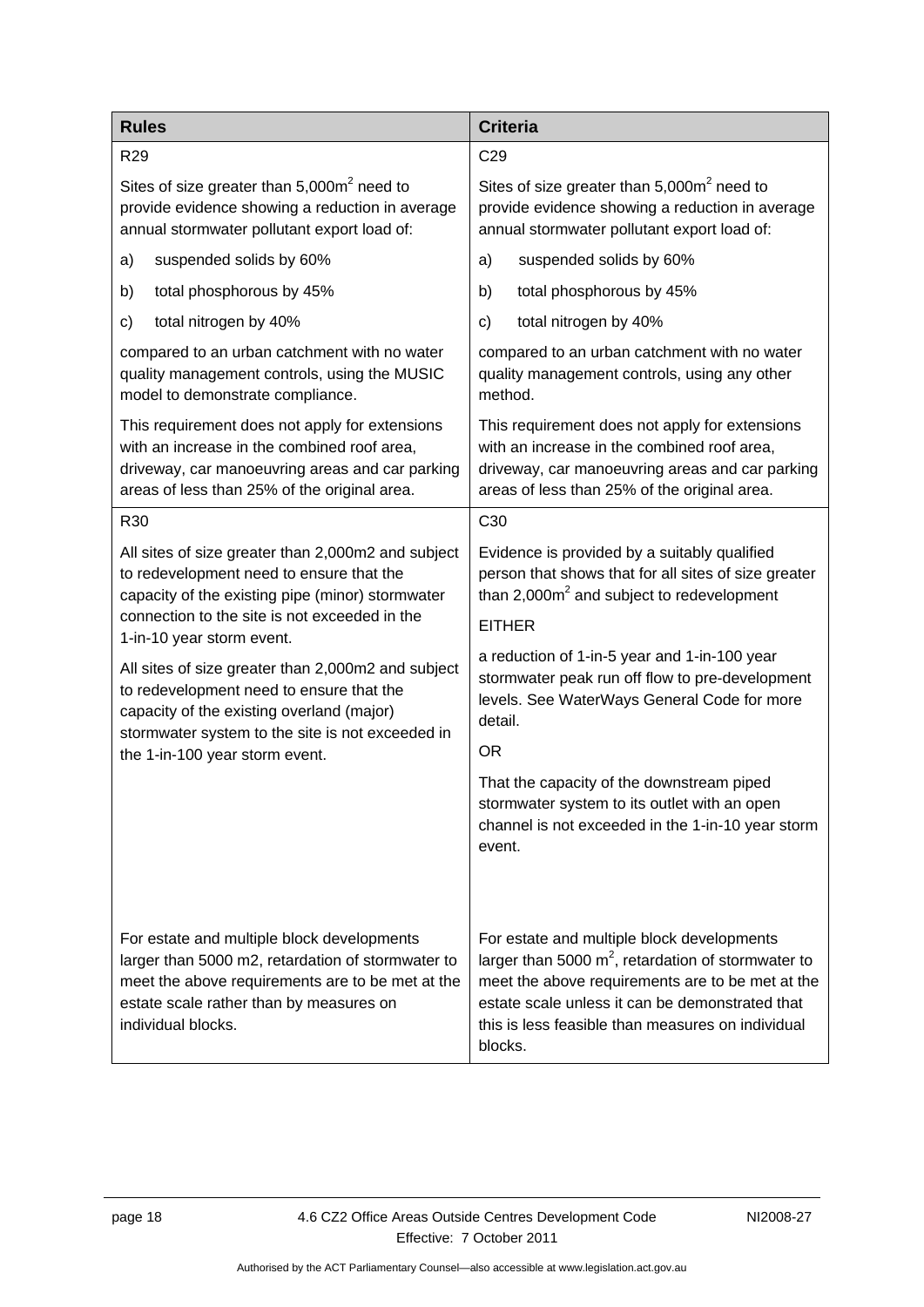| <b>Rules</b>                                                                                                                                                                                                                                                                                                                                                                                                                                            | <b>Criteria</b>                                                                                                                                                                                                                                                                                              |
|---------------------------------------------------------------------------------------------------------------------------------------------------------------------------------------------------------------------------------------------------------------------------------------------------------------------------------------------------------------------------------------------------------------------------------------------------------|--------------------------------------------------------------------------------------------------------------------------------------------------------------------------------------------------------------------------------------------------------------------------------------------------------------|
| 6.2 Heritage                                                                                                                                                                                                                                                                                                                                                                                                                                            |                                                                                                                                                                                                                                                                                                              |
| R31                                                                                                                                                                                                                                                                                                                                                                                                                                                     | C <sub>31</sub>                                                                                                                                                                                                                                                                                              |
| In accordance with section 148 of the Planning<br>and Development Act 2007, applications for<br>development on land or buildings subject to<br>interim or full heritage registration are to be<br>accompanied by advice from the Heritage<br>Council stating that the development meets the<br>requirements of the Heritage Act 2004.                                                                                                                   | If advice from the Heritage Council is required,<br>but not provided, then the application will be<br>referred to the Heritage Council in accordance<br>with the requirements of the Planning and<br>Development Act 2007.                                                                                   |
| 6.3 Trees                                                                                                                                                                                                                                                                                                                                                                                                                                               |                                                                                                                                                                                                                                                                                                              |
| R32                                                                                                                                                                                                                                                                                                                                                                                                                                                     | C32                                                                                                                                                                                                                                                                                                          |
| In accordance with section 148 of the Planning<br>and Development Act 2007, where the<br>development proposal requires groundwork<br>within the tree protection zone of a protected tree,<br>or is likely to cause damage to or removal of, any<br>protected trees, the application must be<br>accompanied by a Tree Management Plan<br>approved under the Tree Protection Act 2005.<br>Note: "Protected tree" is defined under the Tree Protection Act | If an approved Tree Management Plan is<br>required, but not provided, then a draft Tree<br>Management Plan is to accompany the<br>application. The draft Tree Management Plan will<br>be referred to the relevant agency in accordance<br>with the requirements of the Planning and<br>Development Act 2007. |
| 2005.                                                                                                                                                                                                                                                                                                                                                                                                                                                   |                                                                                                                                                                                                                                                                                                              |
| R33<br>Trees on development sites may be removed<br>only with the prior agreement in writing of the<br>Territory.                                                                                                                                                                                                                                                                                                                                       | C33<br>Retained trees are protected and maintained<br>during construction to the satisfaction of the<br>Territory.                                                                                                                                                                                           |
| 6.4 Hazardous Material                                                                                                                                                                                                                                                                                                                                                                                                                                  |                                                                                                                                                                                                                                                                                                              |
| R34                                                                                                                                                                                                                                                                                                                                                                                                                                                     | C34                                                                                                                                                                                                                                                                                                          |
| For the demolition of multi-unit housing (including<br>garages and carports) constructed* prior to 1985,<br>and Commercial / Industrial premises constructed<br>prior to 2005, a Hazardous Materials Survey<br>(including an asbestos survey) is carried out and<br>signed by an appropriately licensed person and is<br>endorsed by Environment Protection.                                                                                            | If an endorsed Hazardous Materials Survey is not<br>provided the application will be referred to the<br>relevant agency in accordance with the<br>requirements of the Planning and Development<br>Act 2007.                                                                                                  |
| The Survey is provided and covers the disposal<br>of hazardous materials, showing that:                                                                                                                                                                                                                                                                                                                                                                 |                                                                                                                                                                                                                                                                                                              |
| a)<br>Hazardous material disposal (including<br>asbestos) is to be at a licensed disposal<br>facility in the ACT                                                                                                                                                                                                                                                                                                                                        |                                                                                                                                                                                                                                                                                                              |
| If hazardous materials are to be transported<br>b)<br>for disposal interstate, approval from the                                                                                                                                                                                                                                                                                                                                                        |                                                                                                                                                                                                                                                                                                              |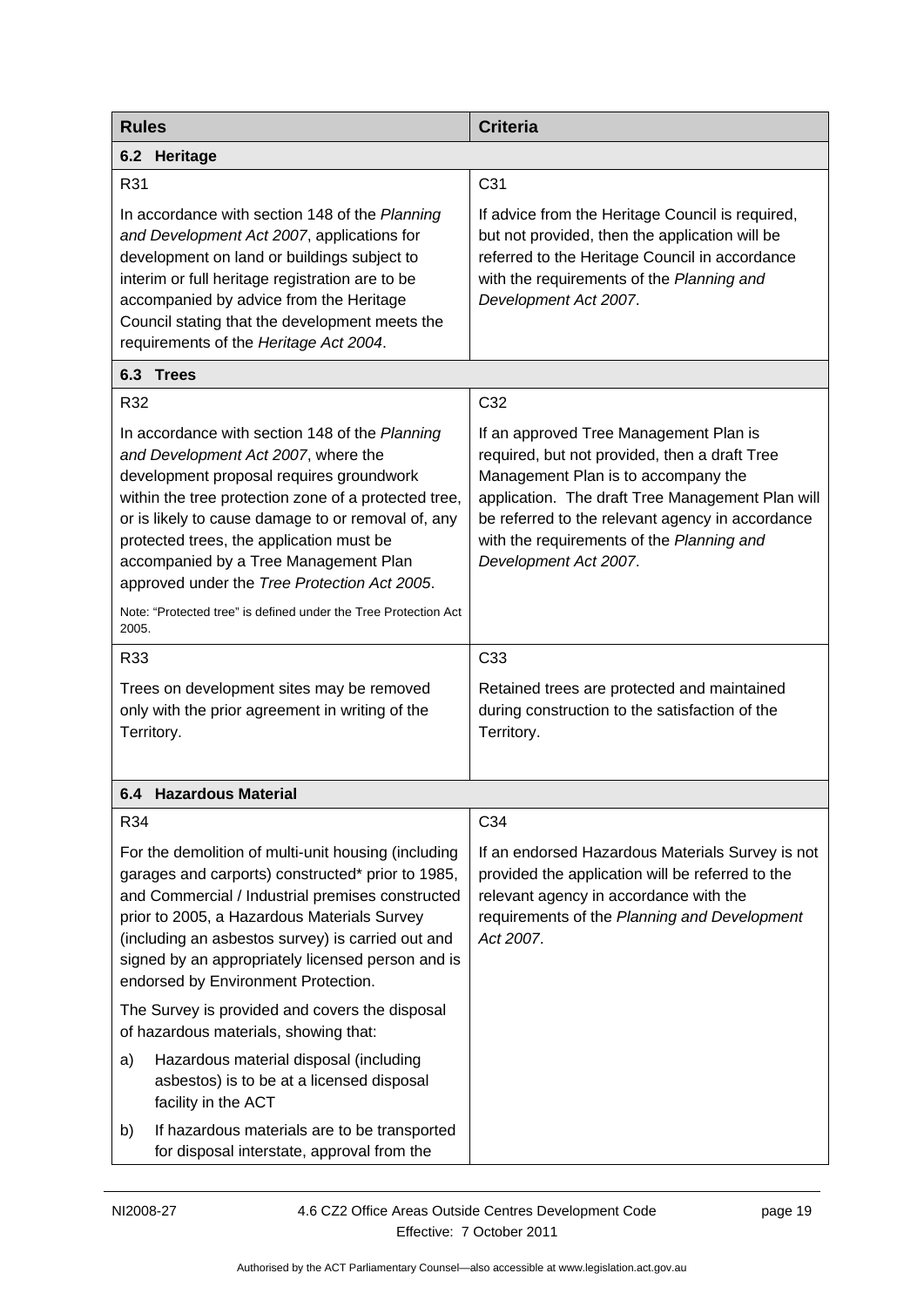<span id="page-23-2"></span><span id="page-23-1"></span><span id="page-23-0"></span>

| <b>Rules</b>                                                                                                                                                                                                                                                                                                                                                                                          | <b>Criteria</b>                                                                                                                                                                                                    |
|-------------------------------------------------------------------------------------------------------------------------------------------------------------------------------------------------------------------------------------------------------------------------------------------------------------------------------------------------------------------------------------------------------|--------------------------------------------------------------------------------------------------------------------------------------------------------------------------------------------------------------------|
| Environment Protection Authority is obtained<br>prior to removal of material from the site<br>An appropriately licensed contractor is                                                                                                                                                                                                                                                                 |                                                                                                                                                                                                                    |
| C)<br>engaged for the removal and transport of all<br>hazardous materials (including asbestos)<br>present at the site.                                                                                                                                                                                                                                                                                |                                                                                                                                                                                                                    |
| * construction date means the date when the<br>Certificate of Occupancy was issued.                                                                                                                                                                                                                                                                                                                   |                                                                                                                                                                                                                    |
| <b>Contamination</b><br>6.5                                                                                                                                                                                                                                                                                                                                                                           |                                                                                                                                                                                                                    |
| R <sub>35</sub>                                                                                                                                                                                                                                                                                                                                                                                       | C <sub>35</sub>                                                                                                                                                                                                    |
| A statement is provided that the potential for land<br>contamination has been assessed in accordance<br>with the ACT Government Strategic Plan -<br>Contaminated Sites Management 1995 and the<br><b>ACT Environment Protection Authority</b><br><b>Contaminated Sites Environmental Protection</b><br>Policy 2000, and it is demonstrated that the land<br>is suitable for the proposed development. | If a statement that the site has been assessed is<br>not provided, the application will be referred to<br>the relevant agency in accordance with the<br>requirements of the Planning and Development<br>Act 2007.  |
| 6.6 Erosion and Sediment Control                                                                                                                                                                                                                                                                                                                                                                      |                                                                                                                                                                                                                    |
| R36                                                                                                                                                                                                                                                                                                                                                                                                   | C <sub>36</sub>                                                                                                                                                                                                    |
| For sites less than 0.3 of a hectare, a plan is<br>provided to demonstrate that the development<br>complies with the ACT Environment Protection<br>Authority, Environment Protection Guidelines for<br>Construction and Land Development in the ACT,<br>August 2007.                                                                                                                                  | If a plan is not provided, the application will be<br>referred to the relevant agency in accordance<br>with the requirements of the Planning and<br>Development Act 2007.                                          |
|                                                                                                                                                                                                                                                                                                                                                                                                       |                                                                                                                                                                                                                    |
| R37                                                                                                                                                                                                                                                                                                                                                                                                   | C37                                                                                                                                                                                                                |
| For development on a site greater than 0.3 of a<br>hectare, the application is accompanied by an<br>Erosion and Sediment Control Plan endorsed by<br><b>ACT Environment Protection.</b>                                                                                                                                                                                                               | If an endorsed Sediment and Erosion Control<br>Plan is not provided the application will be<br>referred to the relevant agency in accordance<br>with the requirements of the Planning and<br>Development Act 2007. |
| <b>6.7 Excavation</b>                                                                                                                                                                                                                                                                                                                                                                                 |                                                                                                                                                                                                                    |
|                                                                                                                                                                                                                                                                                                                                                                                                       | C38                                                                                                                                                                                                                |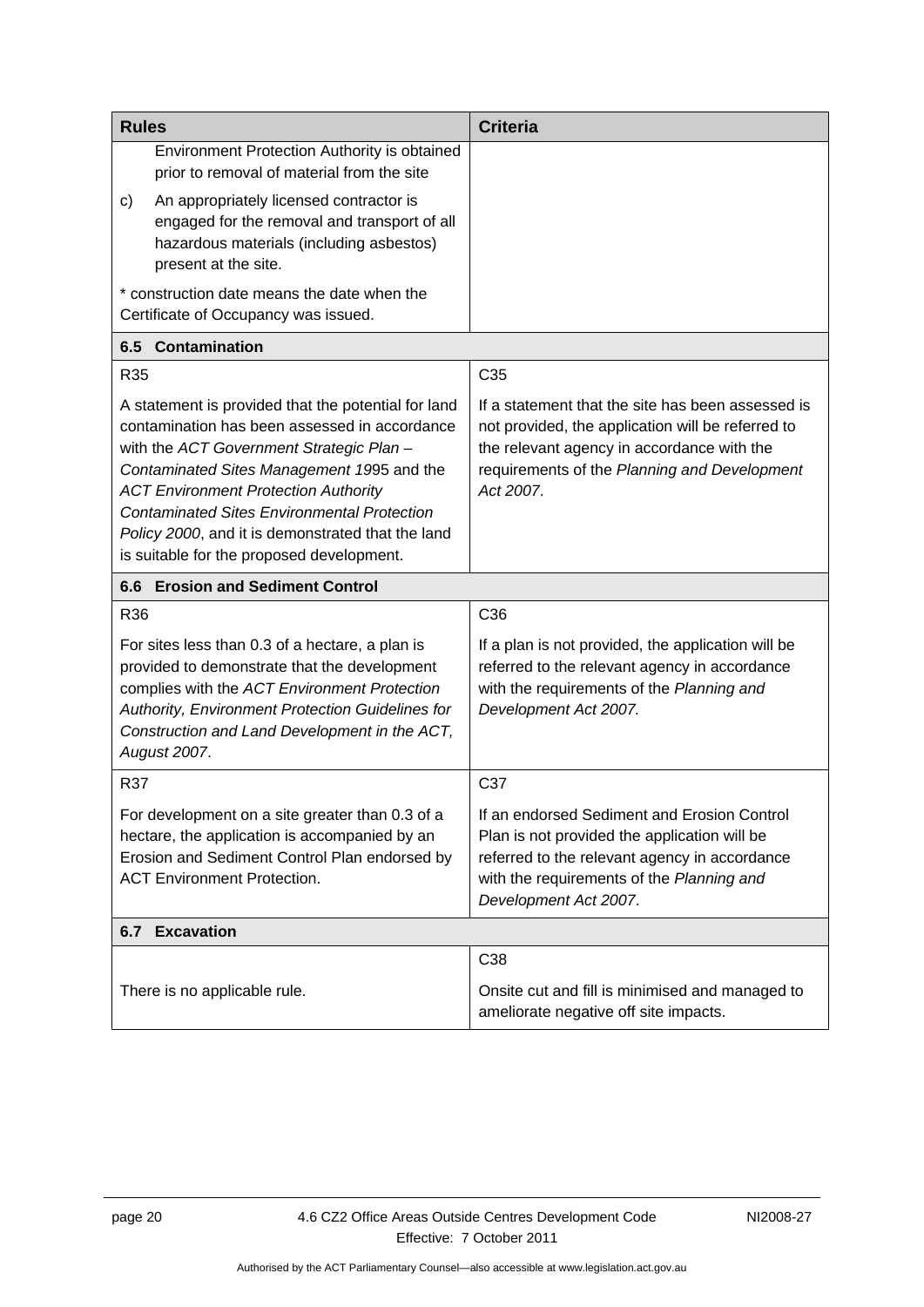<span id="page-24-1"></span><span id="page-24-0"></span>

| <b>Rules</b>                                                                                                                                                                                                             | <b>Criteria</b>                                                                                                                                                                                                                                                                                 |
|--------------------------------------------------------------------------------------------------------------------------------------------------------------------------------------------------------------------------|-------------------------------------------------------------------------------------------------------------------------------------------------------------------------------------------------------------------------------------------------------------------------------------------------|
| 6.8 Wind                                                                                                                                                                                                                 |                                                                                                                                                                                                                                                                                                 |
|                                                                                                                                                                                                                          | C <sub>39</sub>                                                                                                                                                                                                                                                                                 |
| There is no applicable rule.                                                                                                                                                                                             | For buildings higher than 19 m but less than<br>28 m, a wind assessment report prepared by a<br>suitably qualified person demonstrates that the<br>development will not impact adversely on safety<br>and comfort in the public realm and other open<br>spaces associated with the development. |
| R40                                                                                                                                                                                                                      |                                                                                                                                                                                                                                                                                                 |
| For buildings higher than 28 m, a report on wind<br>testing conducted by a suitably qualified person<br>establishes that the following wind speeds are<br>met by the development:                                        | This is a mandatory requirement. There is no<br>applicable criterion.                                                                                                                                                                                                                           |
| main pedestrian areas and routes: 10 m/s,<br>a)<br>and                                                                                                                                                                   |                                                                                                                                                                                                                                                                                                 |
| all other streets and public places:<br>b)<br>16 m/s.                                                                                                                                                                    |                                                                                                                                                                                                                                                                                                 |
| <b>Air Emissions - Odours</b><br>6.9                                                                                                                                                                                     |                                                                                                                                                                                                                                                                                                 |
| R41                                                                                                                                                                                                                      | C41                                                                                                                                                                                                                                                                                             |
| A statement is provided that all exhaust and<br>ventilation systems for food retail premises are<br>installed and operated to comply with AS1668.1<br>The Use of Ventilation and Air-conditioning in<br><b>Buildings</b> | This is a mandatory requirement. There is no<br>applicable criterion.                                                                                                                                                                                                                           |
| 6.10 Noise                                                                                                                                                                                                               |                                                                                                                                                                                                                                                                                                 |
| R42                                                                                                                                                                                                                      | C42                                                                                                                                                                                                                                                                                             |
| A Noise Management Plan, prepared by an<br>accredited acoustic specialist who is a member of<br>the Australian Acoustical Society, endorsed by<br>Environment Protection is provided for the<br>following uses:          | If an endorsed Noise Management Plan is not<br>provided, the application will be referred to the<br>relevant agency in accordance with the<br>requirements of the Planning and Development<br>Act 2007.                                                                                         |
| -club                                                                                                                                                                                                                    |                                                                                                                                                                                                                                                                                                 |
| -drink establishment                                                                                                                                                                                                     |                                                                                                                                                                                                                                                                                                 |
| -hotel                                                                                                                                                                                                                   |                                                                                                                                                                                                                                                                                                 |
| -industry (except light industry)                                                                                                                                                                                        |                                                                                                                                                                                                                                                                                                 |
| -indoor entertainment facility                                                                                                                                                                                           |                                                                                                                                                                                                                                                                                                 |
| -restaurant                                                                                                                                                                                                              |                                                                                                                                                                                                                                                                                                 |
| The Noise Management Plan details the design,<br>siting and construction methods, which will be<br>used to minimise the impact of noise on<br>neighbours.                                                                |                                                                                                                                                                                                                                                                                                 |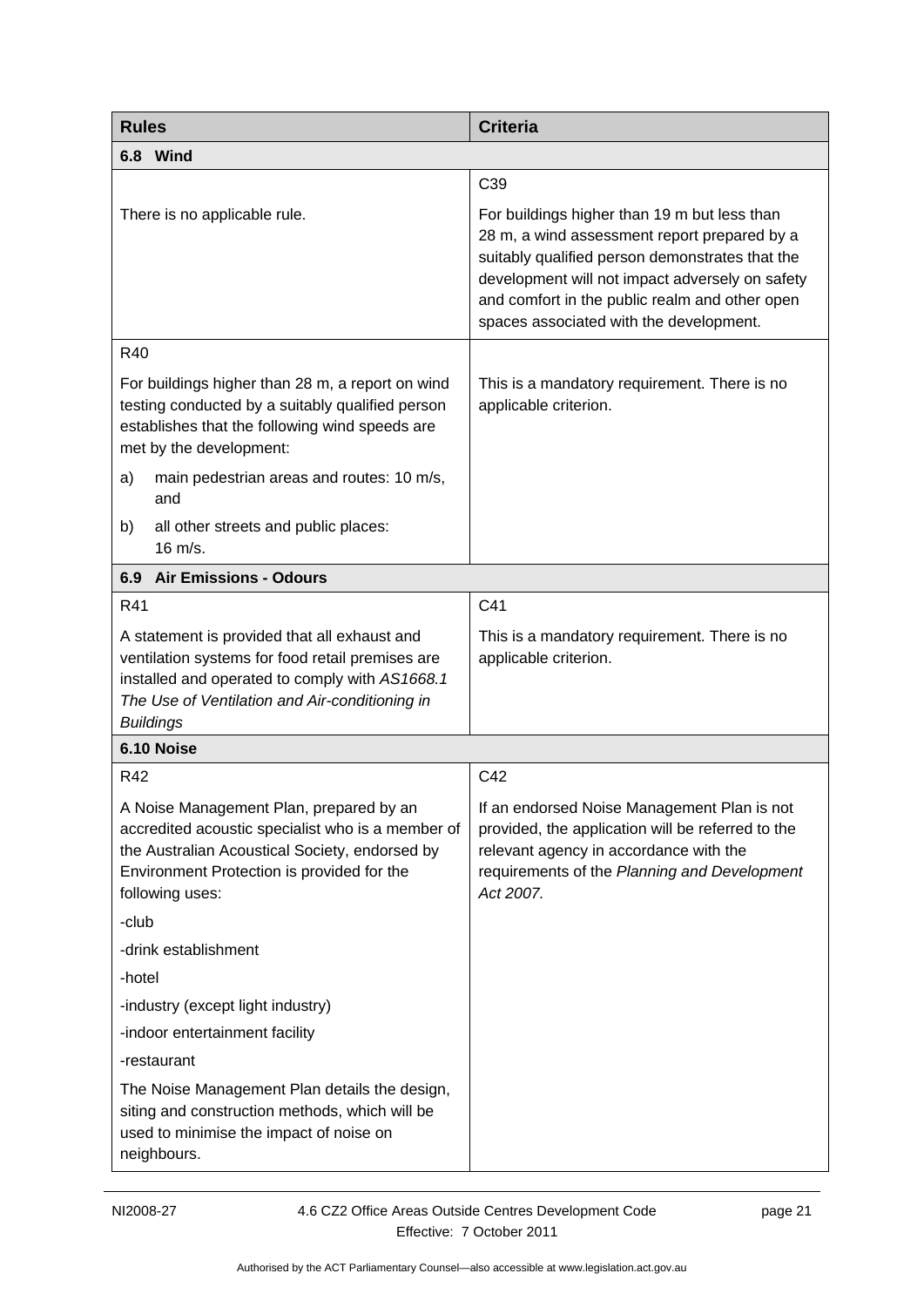### **Element 7: Services**

<span id="page-25-1"></span>**Intent:** 

a) To ensure, to the satisfaction of the relevant authority, provision of all necessary onsite services required for the construction and operation stages of the proposed use

<span id="page-25-3"></span><span id="page-25-2"></span><span id="page-25-0"></span>

| <b>Rules</b>                                                                                                                                                                                                                                                                                                                                                                                                                                                                                                                          | <b>Criteria</b>                                                                                                                                                                                                               |
|---------------------------------------------------------------------------------------------------------------------------------------------------------------------------------------------------------------------------------------------------------------------------------------------------------------------------------------------------------------------------------------------------------------------------------------------------------------------------------------------------------------------------------------|-------------------------------------------------------------------------------------------------------------------------------------------------------------------------------------------------------------------------------|
| <b>Waste Management</b><br>7.1                                                                                                                                                                                                                                                                                                                                                                                                                                                                                                        |                                                                                                                                                                                                                               |
| R43                                                                                                                                                                                                                                                                                                                                                                                                                                                                                                                                   | C43                                                                                                                                                                                                                           |
| In accordance with section 148 of the Planning<br>and Development Act 2007, applications are to<br>be accompanied by a statement of compliance<br>from the Department of Territory and Municipal<br>Services stating that the waste facilities and<br>management associated with the development<br>are in accordance with the current version of the<br>Development Control Code for Best Practice<br>Waste Management in the ACT.                                                                                                   | If a statement of compliance is not provided the<br>application will be referred to the Department of<br>Territory and Municipal Services in accordance<br>with the requirements of the Planning and<br>Development Act 2007. |
| R44                                                                                                                                                                                                                                                                                                                                                                                                                                                                                                                                   | C44                                                                                                                                                                                                                           |
| A Statement of Compliance from the relevant<br>agency is provided, which confirms that the<br>discharge (or potential discharge by accident or<br>spillage) of non-domestic liquid waste to the<br>sewerage or stormwater networks complies with<br>utility standards and requirements.                                                                                                                                                                                                                                               | If a Statement of Compliance is not provided the<br>application will be referred to the relevant agency<br>in accordance with the requirements of the<br>Planning and Development Act 2007.                                   |
| 7.2 Servicing and Site Management                                                                                                                                                                                                                                                                                                                                                                                                                                                                                                     |                                                                                                                                                                                                                               |
| R45                                                                                                                                                                                                                                                                                                                                                                                                                                                                                                                                   | C45                                                                                                                                                                                                                           |
| In accordance with section 148 of the Planning<br>and Development Act 2007, the application is<br>accompanied by a Statement of Endorsement<br>from the relevant agency stating that the waste<br>facilities and management associated with the<br>development are in accordance with the Design<br>Standards for Urban Infrastructure.                                                                                                                                                                                               | If a Statement of Endorsement is not provided the<br>application will be referred to the relevant agency<br>in accordance with the requirements of the<br>Planning and Development Act 2007.                                  |
| 7.3 Utilities                                                                                                                                                                                                                                                                                                                                                                                                                                                                                                                         |                                                                                                                                                                                                                               |
| R46                                                                                                                                                                                                                                                                                                                                                                                                                                                                                                                                   | C46                                                                                                                                                                                                                           |
| A Statement of Compliance from each relevant<br>utility provider (for water, sewerage, stormwater,<br>electricity and gas) is provided, which confirms<br>that the location and nature of earthworks, utility<br>connections, proposed buildings, pavements and<br>landscape features comply with utility standards,<br>access provisions and asset clearance zones.<br>Note: Where there is a conflict between planning and utility<br>requirements, the utility requirements take precedence over<br>other provisions of this Code. | If a Statement of Compliance is not provided the<br>application will be referred to the relevant agency<br>in accordance with the requirements of the<br>Planning and Development Act 2007.                                   |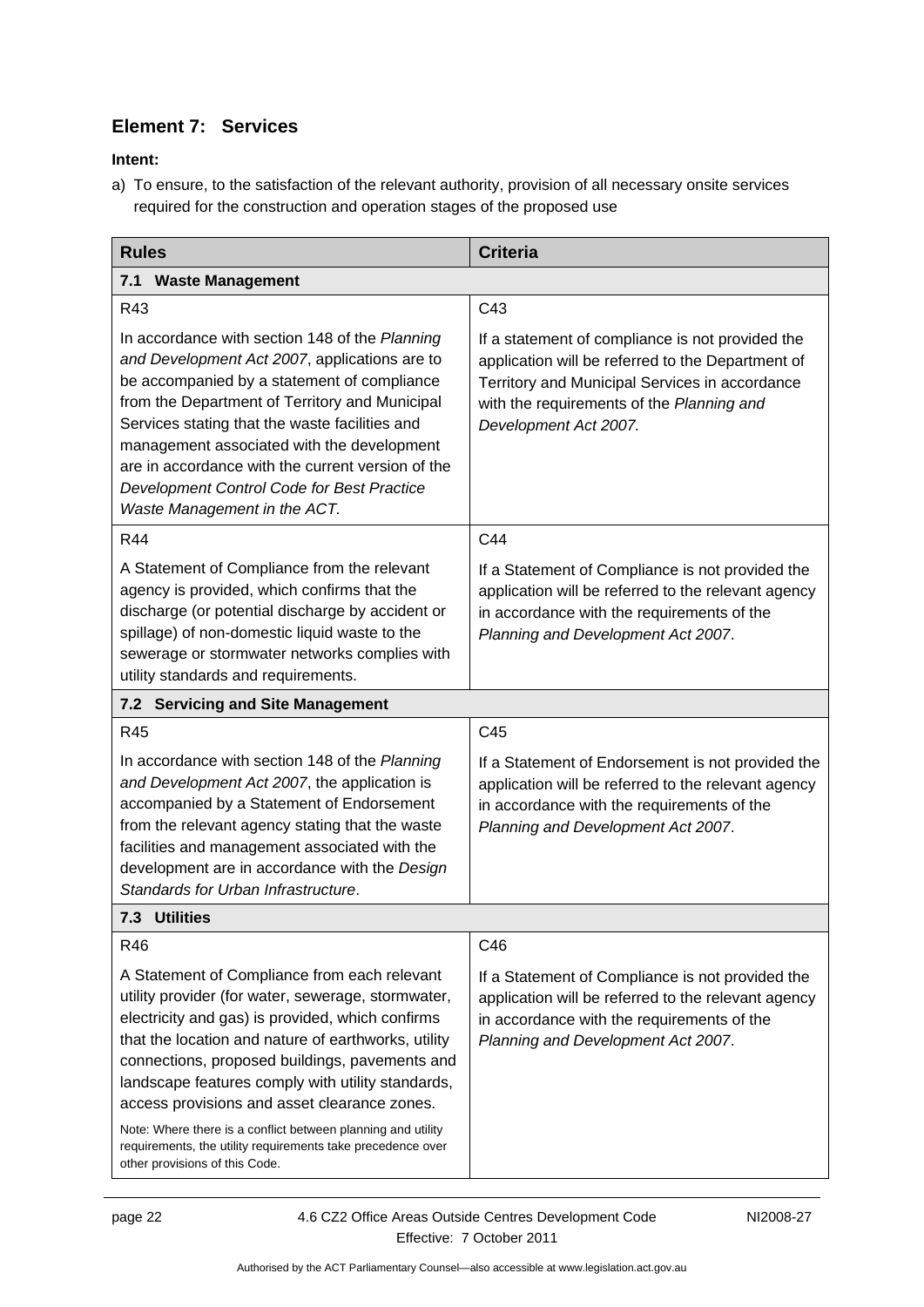| <b>Rules</b>                                                                  | <b>Criteria</b>                                                                                         |  |
|-------------------------------------------------------------------------------|---------------------------------------------------------------------------------------------------------|--|
| <b>R47</b>                                                                    |                                                                                                         |  |
| All new permanent or long-term electricity supply<br>lines are underground.   | This is a mandatory requirement. There is no<br>applicable criterion.                                   |  |
| 7.4 Waste Water                                                               |                                                                                                         |  |
| <b>R48</b>                                                                    | C48                                                                                                     |  |
| Subject to ACTEWAGL approval, all under cover<br>areas drain to the sewer.    | This is a mandatory requirement. There is no<br>applicable criterion.                                   |  |
| 7.5<br><b>Storage</b>                                                         |                                                                                                         |  |
| R49                                                                           | C49                                                                                                     |  |
| Outdoor storage areas address all of the<br>following:                        | Where the proposed use requires open areas for<br>storage of goods and materials, adequate              |  |
| are located behind the building line<br>a)                                    | provision is included in the design and layout of<br>the site for these areas, and they do not encroach |  |
| are screened from view from any road or<br>b)<br>other public area            | on car parking, driveways or landscaped areas.                                                          |  |
| do not encroach on car-parking areas,<br>c)<br>driveways, or landscape areas. |                                                                                                         |  |
| 7.6<br><b>Easements</b>                                                       |                                                                                                         |  |
| <b>R50</b>                                                                    |                                                                                                         |  |
| There is no encroachment over easements or<br>rights of way.                  | This is a mandatory requirement. There is no<br>applicable criterion.                                   |  |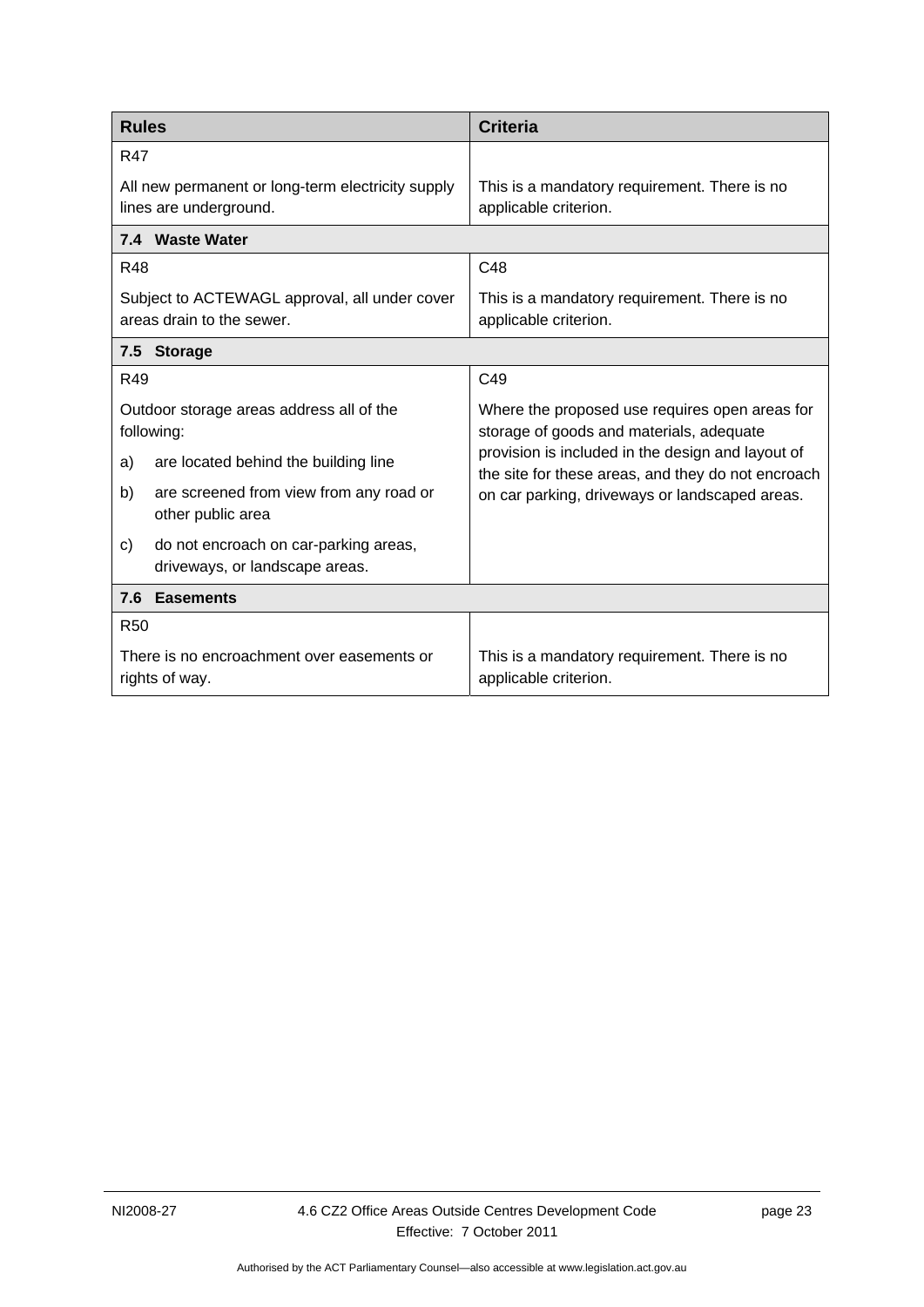# <span id="page-27-0"></span>**Part B – Site Specific Controls**

### **Element 1: Restrictions on Use**

- <span id="page-27-1"></span>a) To provide opportunities for uses that benefit from the good visibility and high accessibility associated with locations along major transport corridors
- b) To ensure the continued effective function of roads as major traffic routes and to prevent undue congestion
- c) To provide for office accommodation, business services, recreation, and community facilities to serve the district
- d) To ensure that development in out-of-centre office areas does not undermine the role of commercial centres
- e) To ensure that community and recreation facilities remain available to the community

<span id="page-27-3"></span><span id="page-27-2"></span>

| <b>Rules</b>                                                                                                                                                                                                  | <b>Criteria</b>                                                                                                                                                                          |
|---------------------------------------------------------------------------------------------------------------------------------------------------------------------------------------------------------------|------------------------------------------------------------------------------------------------------------------------------------------------------------------------------------------|
| <b>Deakin Office Area</b><br>1.1                                                                                                                                                                              |                                                                                                                                                                                          |
|                                                                                                                                                                                                               | C <sub>51</sub>                                                                                                                                                                          |
| There is no applicable rule.                                                                                                                                                                                  | For Deakin Section 37 Block 89 drink<br>establishments, restaurants and shops are limited<br>to a scale that is appropriate to providing<br>convenient services for the local workforce. |
| R <sub>52</sub>                                                                                                                                                                                               |                                                                                                                                                                                          |
| For Deakin Section 35 Block 2:                                                                                                                                                                                | This is a mandatory requirement. There is no                                                                                                                                             |
| Shops drink establishments and restaurants<br>a)<br>a total maximum 720 $m2$                                                                                                                                  | applicable criterion.                                                                                                                                                                    |
| b)<br>Supermarket or shop selling food maximum<br>$200m^2$ per shop.                                                                                                                                          |                                                                                                                                                                                          |
| <b>R53</b>                                                                                                                                                                                                    |                                                                                                                                                                                          |
| For Deakin Section 68 Block 11:                                                                                                                                                                               | This is a mandatory requirement. There is no                                                                                                                                             |
| An application to vary the lease to increase the<br>permissible quantum of gross floor area for office<br>use on unit 17 shall not be approved unless the<br>lessee has entered into a binding agreement with | applicable criterion.                                                                                                                                                                    |
| the Territory to provide a swimming pool which is<br>a minimum of twenty five (25) metres in length                                                                                                           |                                                                                                                                                                                          |
| and all associated amenities for access and use                                                                                                                                                               |                                                                                                                                                                                          |
| by members of the public on reasonable<br>commercial terms and otherwise to a standard                                                                                                                        |                                                                                                                                                                                          |
| acceptable to the Planning and Land Authority.                                                                                                                                                                |                                                                                                                                                                                          |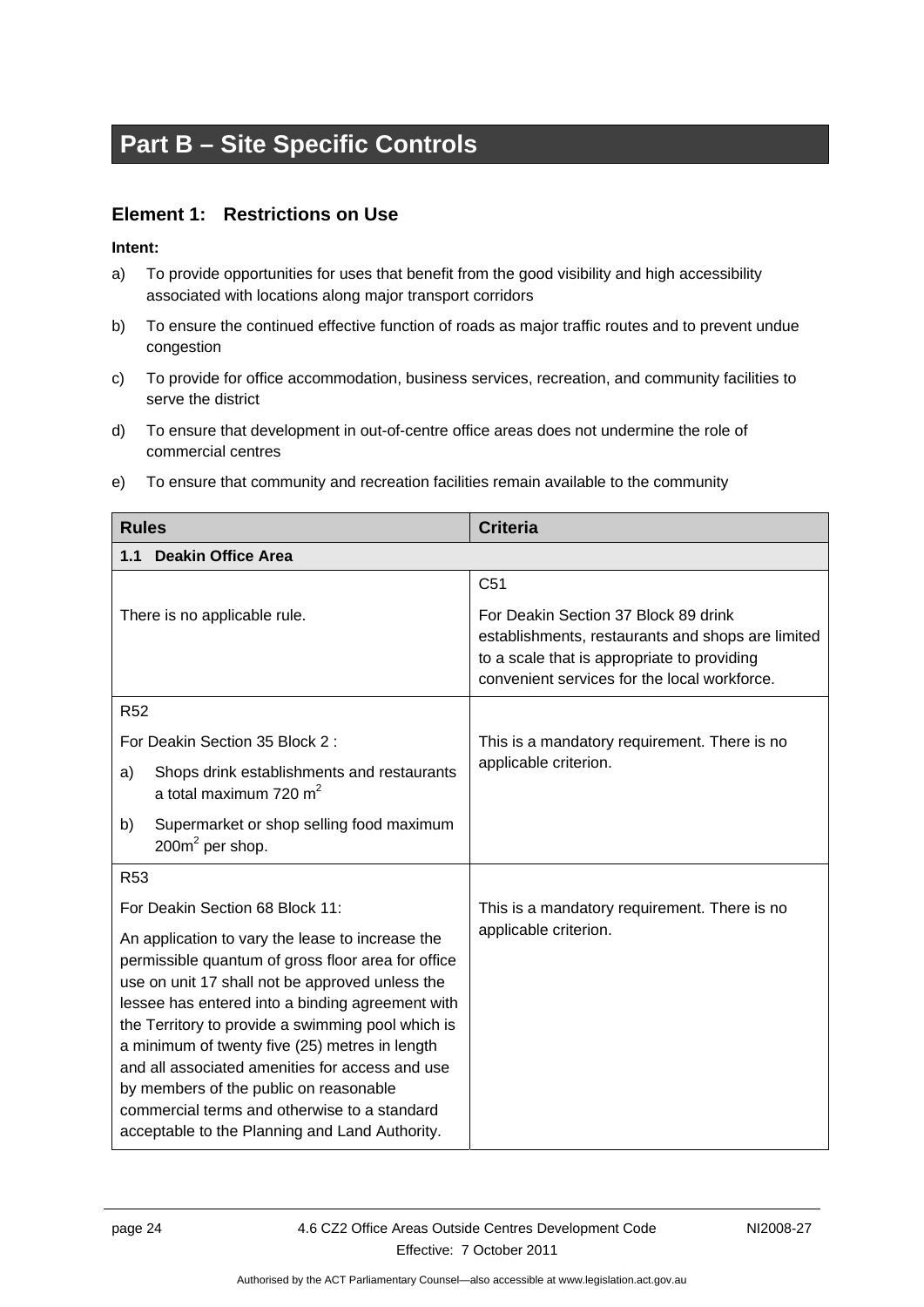<span id="page-28-2"></span><span id="page-28-1"></span><span id="page-28-0"></span>

| <b>Rules</b>                                                                                                                                                                                                                | <b>Criteria</b>                                                                                                                                                                                                                    |  |
|-----------------------------------------------------------------------------------------------------------------------------------------------------------------------------------------------------------------------------|------------------------------------------------------------------------------------------------------------------------------------------------------------------------------------------------------------------------------------|--|
| 1.2 Canberra Avenue Corridor                                                                                                                                                                                                |                                                                                                                                                                                                                                    |  |
| <b>R54</b>                                                                                                                                                                                                                  |                                                                                                                                                                                                                                    |  |
| Restaurants and Shops are ancillary to other<br>uses in the Canberra Avenue Corridor<br>(Figure A1) except on Griffith Section 18 Block 4<br>where a restaurant (which may include a take-<br>away food shop) is permitted. | This is a mandatory requirement. There is no<br>applicable criterion.                                                                                                                                                              |  |
| 1.3 Drakeford Drive Corridor                                                                                                                                                                                                |                                                                                                                                                                                                                                    |  |
| There is no applicable rule.                                                                                                                                                                                                | C <sub>55</sub><br>For Kambah Sections 274, 275 and 277<br>(Figure A2) shops are ancillary to other permitted<br>uses or are limited to a scale that is appropriate<br>to providing convenient service for the local<br>workforce. |  |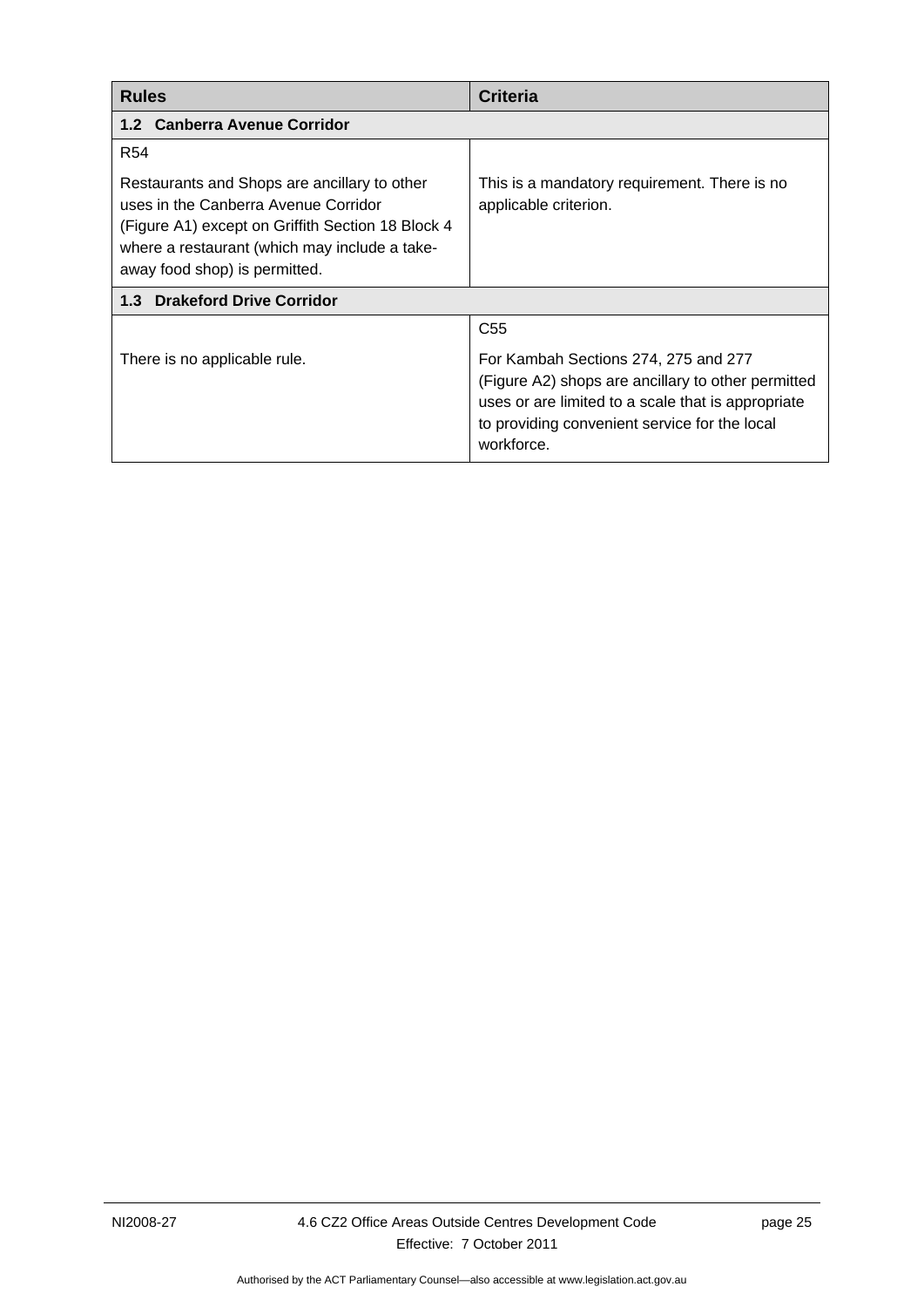### **Element 2: Building and Site Controls**

- <span id="page-29-0"></span>a) To facilitate development that reinforces the character and function of main avenues and transport routes
- <span id="page-29-1"></span>b) To ensure that development in out-of-centre office areas does not undermine the function of commercial centres
- c) To provide for small-scale office sites in the Deakin office area
- d) To ensure that buildings are compatible with the built form, siting and scale of development in adjacent areas or the desired future character of the area established within the Plan

<span id="page-29-2"></span>

| <b>Rules</b>                                         | <b>Criteria</b>                                                                                                                                            |
|------------------------------------------------------|------------------------------------------------------------------------------------------------------------------------------------------------------------|
| <b>Deakin Office Area</b><br>2.1                     |                                                                                                                                                            |
|                                                      | C <sub>56</sub>                                                                                                                                            |
| There is no applicable rule.                         | For the Deakin Office Area (Figure A4)<br>a)<br>building heights comply with all of the<br>following:                                                      |
|                                                      | i) are compatible with existing, or future<br>desired character of, adjacent<br>development                                                                |
|                                                      | ii) are appropriate to the scale and function<br>of the use                                                                                                |
|                                                      | iii) minimise detrimental impacts, including<br>overshadowing and excessive scale                                                                          |
|                                                      | Maximum building heights in Deakin are 2<br>b)<br>storeys other than in:                                                                                   |
|                                                      | i) Deakin Section 68 : 3 storeys                                                                                                                           |
|                                                      | ii) Deakin Section 35 Blocks 2 and 28:4<br>storeys.                                                                                                        |
| 2.2 Front Setbacks - Canberra Avenue and Yamba Drive |                                                                                                                                                            |
| <b>R57</b>                                           | C <sub>57</sub>                                                                                                                                            |
| Minimum front setbacks are 10 m.                     | Front setbacks maintain and enhance the<br>landscape setting by providing sufficient land for<br>landscaping in front of buildings (Figures A1 and<br>A3). |
| <b>Drakeford Drive Corridor</b><br>2.3               |                                                                                                                                                            |
|                                                      | C <sub>58</sub>                                                                                                                                            |
| There is no applicable rule.                         | For the Drakeford Drive Corridor (Figure A2)<br>a)<br>building heights comply with all of the<br>following:                                                |
|                                                      | are compatible with existing, or future<br>i)<br>desired character of, adjacent<br>development                                                             |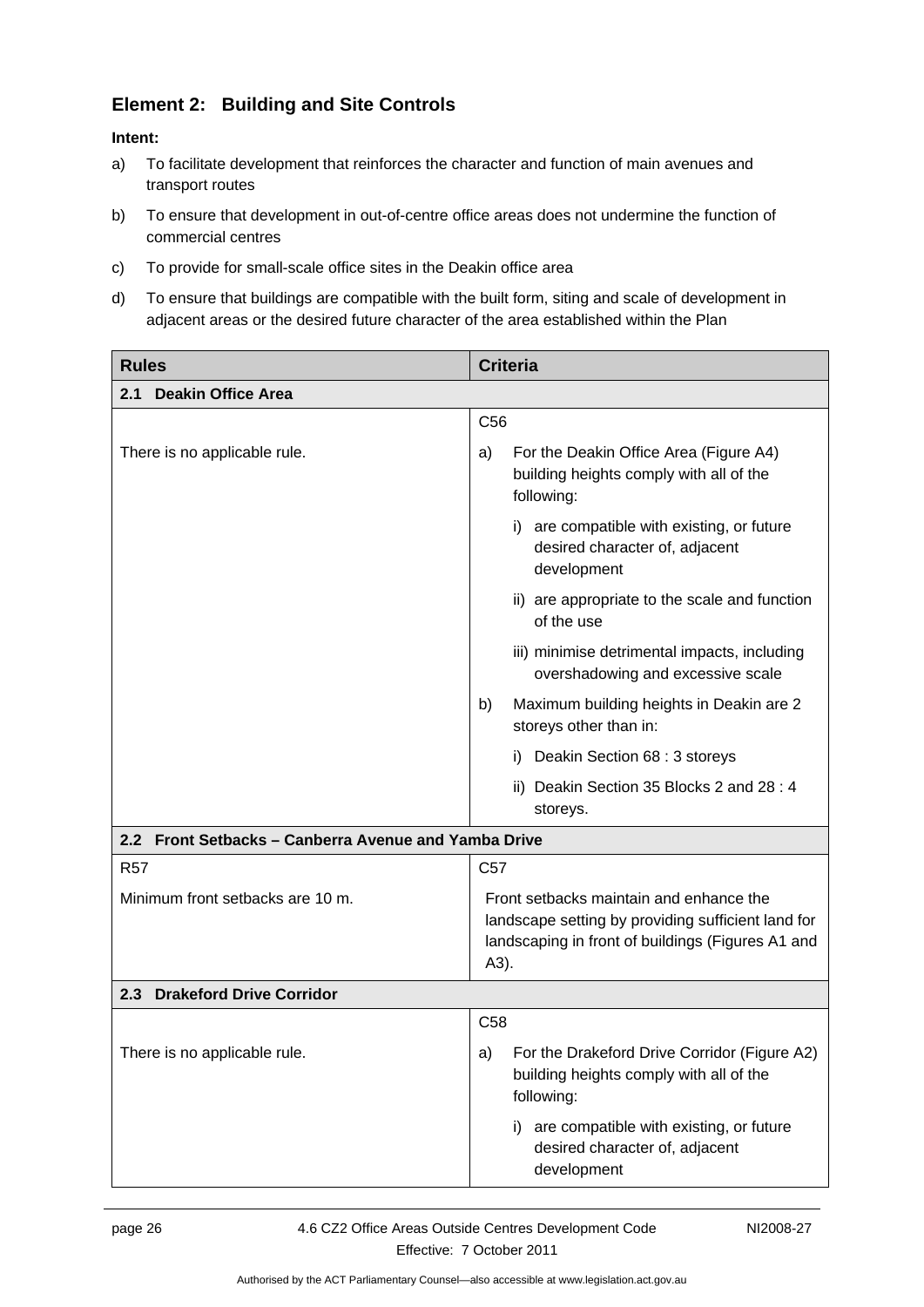<span id="page-30-1"></span><span id="page-30-0"></span>

| <b>Rules</b>                                                   | <b>Criteria</b>                                                                                                                     |
|----------------------------------------------------------------|-------------------------------------------------------------------------------------------------------------------------------------|
|                                                                | ii) are appropriate to the scale and function<br>of the use                                                                         |
|                                                                | iii) minimise detrimental impacts, including<br>overshadowing and excessive scale                                                   |
|                                                                | Maximum building heights in Kambah are 2<br>b)<br>storeys.                                                                          |
| R <sub>59</sub>                                                | C <sub>59</sub>                                                                                                                     |
| The minimum front setback for major roads in<br>Kambah is 5 m. | Front setbacks maintain and enhance the<br>landscape setting by providing sufficient land for<br>landscaping in front of buildings. |